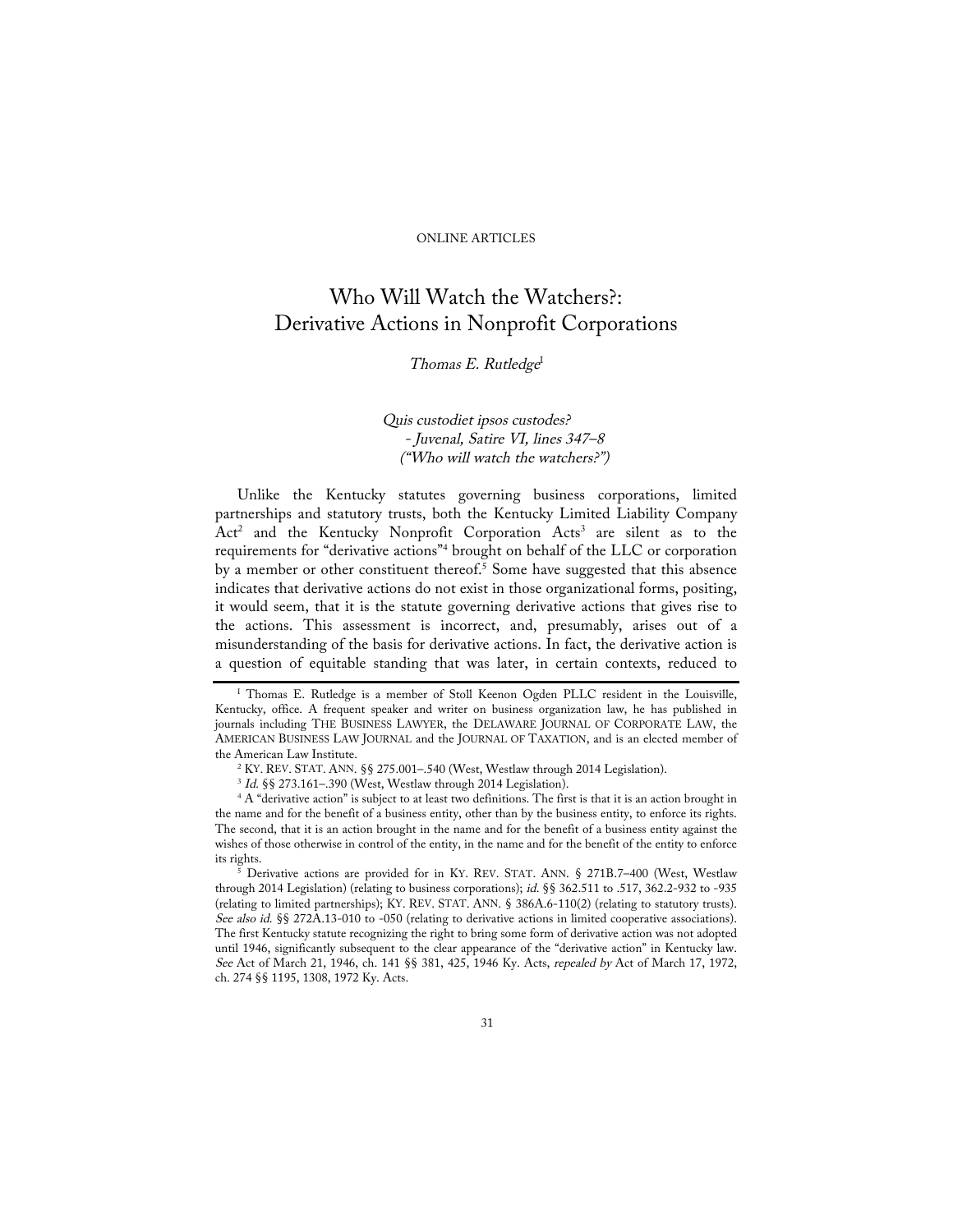statute. It does not follow, therefore, that there are not derivative actions in LLCs and nonprofit corporations consequent to the failure of the statute to provide for them.6 Rather, equity will provide the rules applicable when the organizational statute does not specify the rules governing derivative actions.7

While the analysis here explicated is equally applicable in the context of any business entity organizational statute lacking an express derivative action enabling statute, this presentation will focus upon the nonprofit corporation. That said, there appears to be implicit acceptance in Kentucky of LLC derivative actions.<sup>8</sup>

<sup>6</sup> KY. REV. STAT. ANN. §§ 275.001–.540 (West, Westlaw through 2014 Legislation); id. §§ 273.161–.390. The statement that the Kentucky Nonprofit Corporation Acts is silent as to "derivative actions" sould be clarified. While the label "derivative" is not therein employed, and while the statute does not have a detailed procedural provision equivalent to that found in other acts, see, e.g., id. §§ 272A.13-010 to -050, suits on behalf of the entity initiated by other than the board of directors are clearly contemplated. In response to actions that may be ultra vires, the statute contemplates "a proceeding by a member or a director against the corporation to enjoin" the improper action. Id. § 273.173(1). Further, the statute contemplates a "proceeding by the corporation" acting "through members in a representative suit, against the officers or directors of the corporation for exceeding their authority." Id. § 273.173(2). Working from the supposition that actions of the board of directors that do not satisfy the aspirational standard of conduct fall within "exceeding their authority," then the Kentucky Nonprofit Corporation Acts does by statute authorize derivative actions on behalf of a nonprofit corporation. Furthermore, KY. REV. STAT. ANN. § 273.215(6) refers to a "person bringing an action for monetary damages" based upon a director's failure to discharge their fiduciary obligations. Accord id. § 273.229(6) (detailing an equivalent provision as to officers of a nonprofit corporation). In neither instance is "the person" bringing an action to vindicate the rights of the corporation (and bearing the defined burden of proof) restricted to the corporate entity itself. See also id. § 273.161(14) (defining a person as including an individual and an entity). Further, it is provided that each director consents to the jurisdiction of the Kentucky courts with respect to "any action by, in the name of, or on behalf of the corporation." Id. § 273.211(5). A suit "in the name" or "on behalf" of the corporation in which a director is named as a defendant is clearly derivative in nature. See also Thomas E. Rutledge, The 2012 Amendments to Kentucky's Business Entity Statutes, 101 KY. L.J. ONLINE 1, 7 (2012) (describing the provision as applying "when a derivative action is filed against [a] director.").<br>
<sup>7</sup> See also KY. REV. STAT. ANN. § 275.003(1) (West, Westlaw through 2014 Legislation).

 $8$  See, e.g., Pixler v. Huff, No. 3:11-CF-00207-JHM, 2012 WL 3109492,  $*3$  (W.D. Ky. July 31, 2012) (applying in the context of an LLC the test traditionally applied in corporations as to the direct versus derivative distinction and determined whether certain claims brought by a member could be brought only on a derivative basis); id. ("Therefore, Plaintiff may maintain her claims against the Defendants only where she has suffered an injury that is separate and distinct from that which would be suffered by other members or the LLC as an entity."); R.C. Tway Co. v. High Tech Performance Trailers, LLC, No. 3:12-CV-122, 2013 WL 842577, \*3 (W.D. Ky. Mar. 6, 2013) ("Each of the claims identified above clearly alleges that High Tech or Hanusosky violated some duty it owed directly to [Performance Trailers], thus causing [Performance Trailers] injury. As [Performance Trailers] is the allegedly injured party for each of these claims, it is the one that is entitled to enforce the rights granted by substantive law. Accordingly, [Performance Trailers] is not a nominal party, but instead is a real party in interest as to those claims."); Chou v. Chilton, Nos. 2009-CA-002198-MR, 2009-CA-002284-MR, 2014 WL 2154087, \*4 (Ky. Ct. App. May 23, 2014) ("[The LLC] and not Chou himself would benefit from any recovery for the misappropriation of funds and opportunities. . . . While Chou may or may not receive funds from [the LLC] on dissolution of that company, any wrongs for misappropriation perpetrated by any of the [defendants] would be wrongs against [the LLC] and not Chou individually."); Turner v. Andrews, 413 S.W.3d 272, 277–78 (Ky. 2013) (rejecting effort by the sole member of an LLC to bring a claim for lost profits on his own behalf rather than on behalf of the LLC.). See also CARTER G. BISHOP & DANIEL S. KLEINBERGER, LIMITED LIABILITY COMPANIES: TAX AND BUSINESS LAW ¶ 10.07[2] (2012 and 2014–2 cum. supp.) ("Many LLC statutes expressly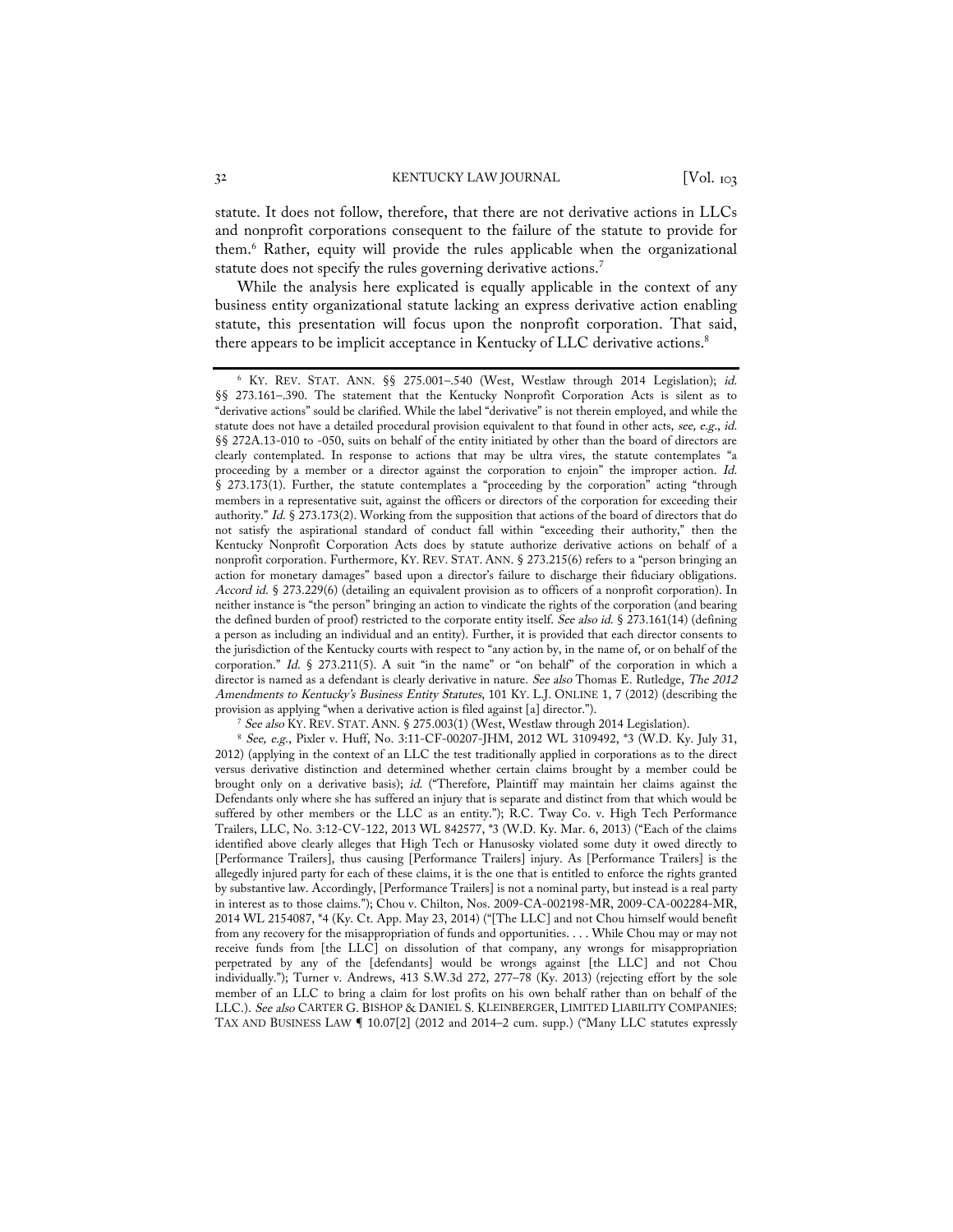This article will begin by reviewing a New York Court of Appeals case which held that derivative actions exists with respect to LLCs organized in New York notwithstanding the silence of the state's LLC Act as to derivative actions. This article will then turn to a series of Kentucky decisions as to derivative actions in corporations at a time when the related corporate statutes were silent as to derivative actions. Collectively, these decisions stand for the proposition that derivative actions both pre-exist and exist independently of a statute authorizing derivative actions. From there, the article will discuss a pair of issues as to the necessity of affording derivative actions even where statutes are silent. The first of these is the necessity of a mechanism by which the venture's rights may be enforced over the contrary actions of those then exercising control over it. Second, as a federal court in diversity may entertain a derivative action pursuant to its equitable jurisdiction, the point is made that it would be curious to deprive those who cannot act on a derivative basis the same rights. The next portion of the article will review a number of decisions of foreign courts that have considered the question of derivative actions in nonprofit corporations absent a statute thereon. The discussion will then review seriatim various aspects of derivative actions as they now exist in statute and ascertain whether or not similar requirements exists under Kentucky's equity-based derivative action precedents. Last, this article considers who may exercise equitable standing in nonprofit corporations to initiate a derivative action.

#### THE EQUITY BASIS OF THE "DERIVATIVE ACTION"

The ability to enforce fiduciary obligations (and to recover damages for failure in their discharge) has its roots in trust law and the later treatment of the assets of a venture as a *cestui que* trust for the benefit of the owners.<sup>9</sup> As such, the ability to

\*\*\*

Nor does the case, as charged, amount to a breach of trust, of which I am to take notice. There is no complaint, on the part of the stockholders, of misconduct, nor is the information

authorize derivative actions, but some do not. This distinction should make little difference. Derivative litigation began in the corporate context over 150 years ago without the benefit of statutes, and remains essentially equitable in nature.") (citation omitted).<br><sup>9</sup> See James B. Ames, *The Origin of Uses and Trusts*, 21 HARV. L. REV. 261, 265 (1908). While

the trust, the separation of legal and beneficial title, may have had its structural genesis in German law, the advance of the English courts of equity was to convert the "'trustee's' obligations from those based upon honor to those enforceable in equity." See generally Joseph Willard, Illustrations on the Origin of  $Cy$  Pres, 8 HARV. L. REV. 10 (1894). As to the treatment under Kentucky law of the assets of a firm as a "trust fund to be used for the benefit of creditors and shareholders," see Metropolitan Fire Ins. Co. v. Middendorf, 188 S.W. 790, 794 (Ky. 1916) (citation omitted). The first recognition of the derivative action in American law has been traced to the decision rendered by Chancellor Kent in Attorney General v. Utica Ins. Co., 2 Johns. Ch. \*371, \*389–90 (N.Y. Ch. 1817), namely:

<sup>[</sup>b]ut, at the same time, I admit, that the persons who, from time to time, exercise the corporate powers, may, in their character of trustees, be accountable to this Court for a fraudulent breach of trust; and to this plain and ordinary head of equity, the jurisdiction of this Court over corporations ought to be confined.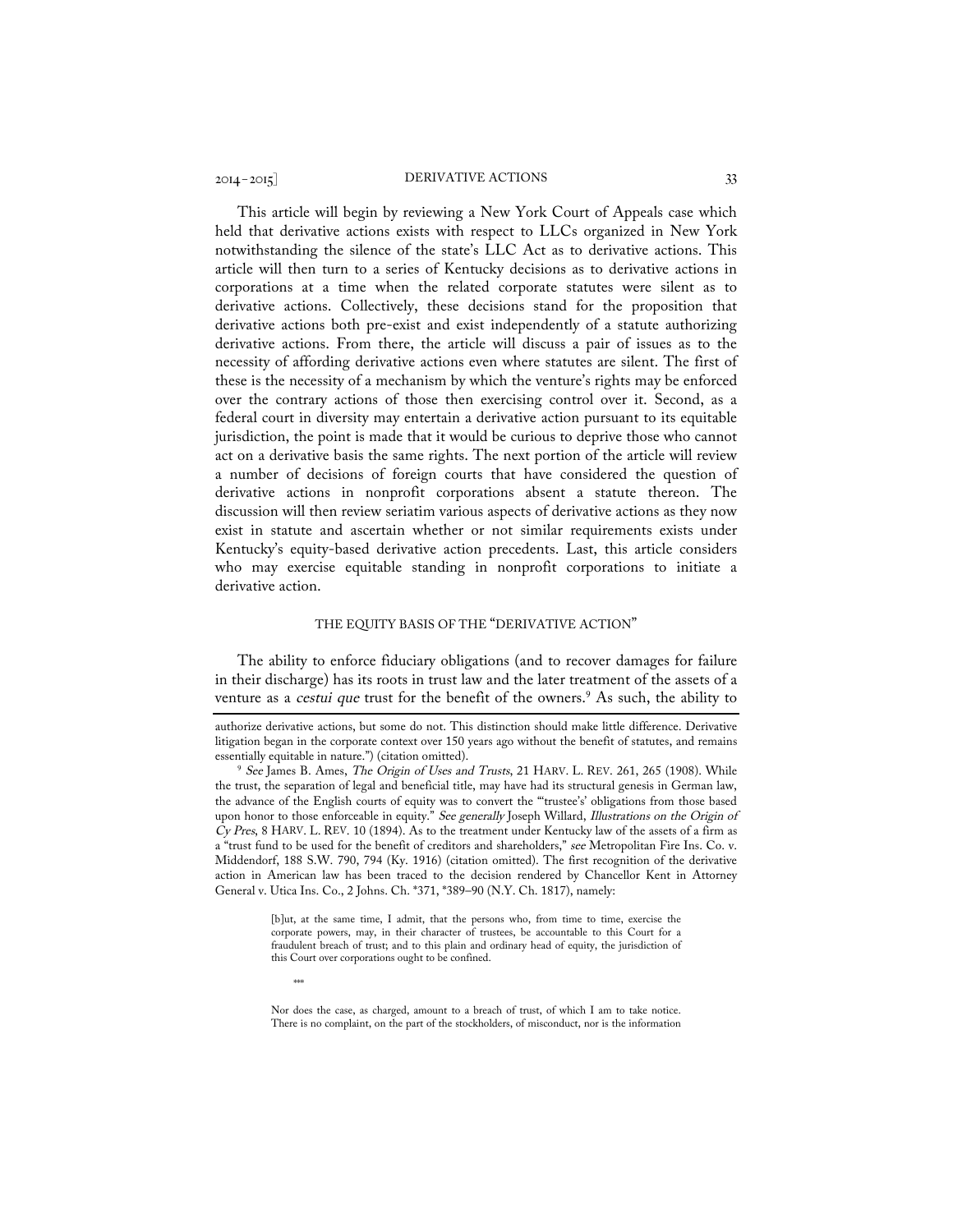#### 34 KENTUCKY LAW JOURNAL [Vol. 103]

enforce fiduciary obligations has its basis in equity rather than in positive statutory law.10 A derivative action recognizes that persons other than the entity have standing to initiate an investigation of management and the propriety of its actions, an important mechanism of enforcement of fiduciary duties. The Connecticut Supreme Court described this mechanism, stating that:

> [i]f the duties of care and loyalty which directors owe to their corporations could be enforced only in suits by the corporation, many wrongs done by directors would never be remedied.<sup>11</sup>

As such, the derivative action serves an important policing function in providing a mechanism by which those charged with management and control of a venture may be called upon to demonstrate that they are in fact discharging the obligations they have voluntarily undertaken. Ergo, in response to Juvenal's famous query, "Who will watch the watchers?,"<sup>12</sup> it will be the court acting at the instigation of those with a relationship with the venture other than through control.

The New York Court of Appeals decision in Tzolis v. Wolff, before considering whether a derivative action may be brought in a New York organized LLC notwithstanding that a derivative action provision had been deleted from that state's draft LLC Act, addressed the history of the derivative action:

> The derivative suit has been part of the general corporate law of this state at least since 1832. It was not created by statute, but by case law. Chancellor Walworth recognized the remedy in Robinson v Smith, because he thought it essential for shareholders to have recourse when those in control of a corporation betrayed their duty. Chancellor Walworth applied to a joint stock corporation — then a fairly new kind of entity — a familiar principle of the law of trusts: that a beneficiary (or "cestui que trust") could bring suit on behalf of a trust when a faithless trustee refused to do so. Ruling that shareholders could sue on behalf of a corporation under similar circumstances, the Chancellor explained:

> "The directors are the trustees or managing partners, and the stockholders are the cestui que trusts, and have a joint interest in all the property and effects of the corporation. . . . And no injury the stockholders may sustain by a fraudulent breach of trust, can, upon the general principles of equity, be suffered to pass without a remedy. In the language of Lord Hardwicke, in a similar case [Charitable Corp. v. Sutton], 'I will never determine that a court of equity cannot

> founded on anything of that kind. If there had been a prosecution instituted for a breach of trust, it would have been by bill, and against individuals by name, calling them to account for the use and benefit of the company at large.

See also Bert S. Prunty, Jr., The Shareholders' Derivative Suit: Notes on its Derivation, 32 N.Y.U. L. REV. 980, 987 (1957).

<sup>10</sup> See, e.g., Tzolis v. Wolff, 884 N.E.2d 1005, 1006 (2008) ("[The derivative action] was not created by statute, but by case law."); Ross v. Bernhard, 396 U.S. 531, 534 (1970) ("The remedy made available in equity was the derivative suit, viewed in this country as a suit to enforce a corporate cause of action against officers, directors, and third parties.") (emphasis in original). See Prunty, supra note 9, for a further review of the parallel development of the derivative action in English and American law. <sup>11</sup> Barrett v. S. Conn. Gas Co., 374 A.2d 1051, 1055 (Conn. 1977) (citation omitted). <sup>12</sup> Juvenal, Satire IX, lines 347–4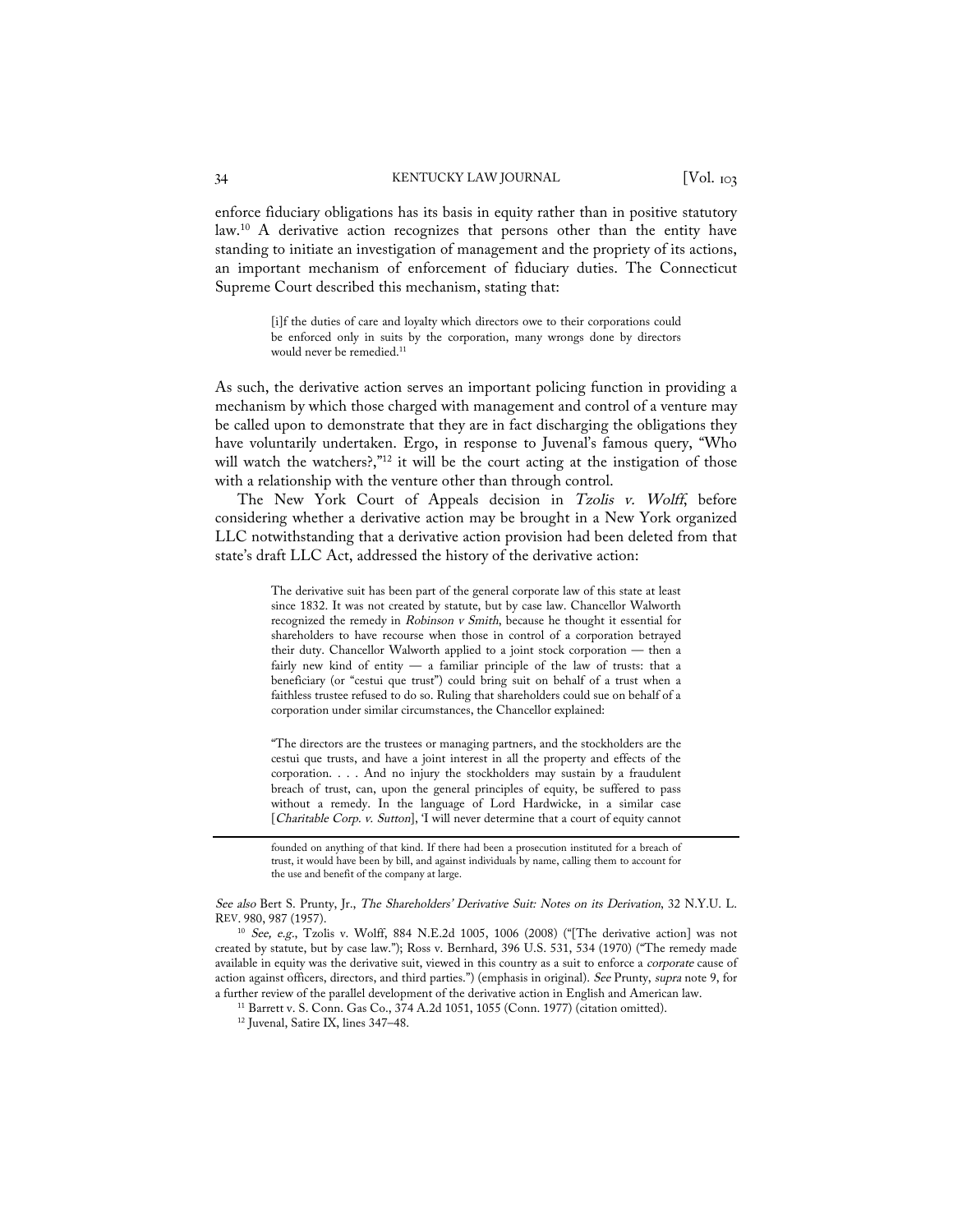lay hold of every such breach of trust. I will never determine that frauds of this kind are out of the reach of courts of law or equity; for an intolerable grievance would follow from such a determination.'"

Eventually, the rule that derivative suits could be brought on behalf of ordinary business corporations was codified by statute. But until relatively recently, no similar statutory provision was made for another kind of entity, the limited partnership; again, the absence of a statute did not prevent courts from recognizing the remedy. In Klebanow v. New York Produce Exch., the Second Circuit Court of Appeals held that limited partners could sue on a partnership's behalf. For the Second Circuit, the absence of a statutory provision was not decisive because the court found no "clear mandate against limited partners' capacity to bring an action like this." We agreed with the holding of Klebanow in Riviera Congress Assoc. v. Yassky, relying, as had Chancellor Walworth long before, on an analogy with the law of trusts:

"There can be no question that a managing or general partner of a limited partnership is bound in a fiduciary relationship with the limited partners . . . and the latter are, therefore, cestuis que trustent. . . . It is fundamental to the law of trusts that cestuis have the right, 'upon the general principles of equity' and 'independently of [statutory] provisions,' to sue for the benefit of the trust on a cause of action which belongs to the trust if 'the trustees refuse to perform their duty in that respect.'"

After Klebanow and Riviera were decided, the Partnership Law was amended to provide for derivative actions by limited partners (see Partnership Law § 115-a  $[1]$ ).<sup>13</sup>

From this foundation, the Court of Appeals found that derivative actions exist in New York LLCs notwithstanding the deletion of the derivative action provisions from the draft New York LLC Act.14

A similar basis for the derivative action, although sadly not so direct, can be found in Kentucky law. At least a quartet of cases, all decided when there was no "derivative action" statute in the law of corporations, demonstrate that the courts of equity would entertain such an action.<sup>15</sup> In *Jones v. Johnson*, responding to an effort by certain shareholders, in their individual capacity, to bring suit against corporate officers for malfeasance, the court rejected those actions, requiring rather that the shareholders proceed in equity on the corporation's behalf, stating that:

> The error in this view consists, as we think, in regarding the injuries complained of as done to the shareholders and not to the corporation. The funds lost did not belong to the shareholders, but to the ideal person called "The Traders' Bank and Warehouse Company." It was the sufferer of the losses sustained; and as every actionable wrong gives to the person injured a cause of action, the right to sue these officers was primarily in the corporation. If the corporation or its assignee had sued, the shareholders could not have maintained either a joint or separate

<sup>&</sup>lt;sup>13</sup> Tzolis, 884 N.E.2d at 1006-07 (citations omitted) (emphasis in original).

<sup>14</sup> See also Weber v. King, 110 F. Supp. 2d 124, 131 (E.D. N.Y. 2000).

<sup>&</sup>lt;sup>15</sup> While it is certainly difficult to prove a statutory negative, the absence of derivative action provisions in the corporate statute of this era can be confirmed. See generally GARDNER K. BYERS, BYERS ON KENTUCKY CORPORATIONS (The W.H. Anderson Company) (1923).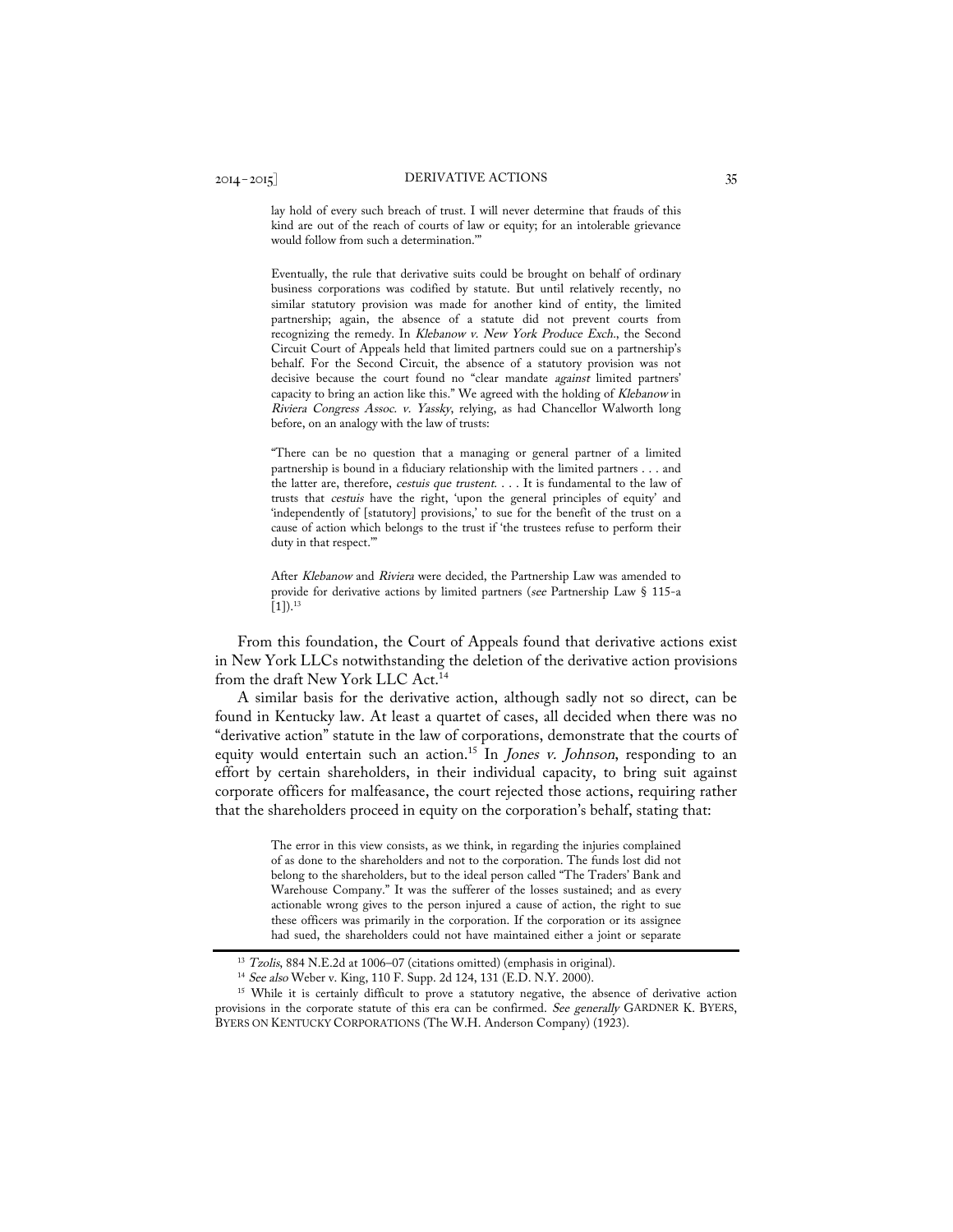action; but the corporation being still under the control of the alleged unfaithful officers, it would be unreasonable to expect them to sue themselves; and the trustee who might have sued them as the representative of the corporation having refused to do so, the shareholders, as the beneficiaries of the assets of the company, have a right in equity to sue in its name and stead. And we here remark that, suing as they do as a substitute for the injured corporation, they can only sue in equity, because their rights are in this respect equitable only. It does not matter if the action be founded upon a tort; the shareholders, not having a legal right to sue, must either come into equity or they will be without remedy.<sup>1</sup>

In Collier v. Deering Camp Ground Ass'n, addressing an effort by a shareholder to recover rents on lands owned by the corporation, the court wrote:

> The pleadings admit that the title to the land was in the Washington Mining and Manufacturing Company, and never in the appellant. The interest of appellant in the land was only that of a stockholder in the corporation. He had no right or title in the land that he could sell or convey. Nor was he entitled to rents for its use. Under the facts stated, recovery for rents would be by the Washington Company; and if that company, after proper demand refuses to sue, appellant might maintain an action for the benefit of the corporation.17

Next in this quartet of cases is Pittsburg, C., C. & St. L. Ry. Co. v. Dodd, in which the court addressed contracts between corporations with overlapping directors but dissimilar shareholders:

> It will not be questioned that if the bridge company directors, through a fraudulent purpose, refused to bring the suit against the Louisville & Nashville Railroad Company to enforce its liability under the contract, the minority stockholders of the bridge company might maintain the suit on its behalf, although the Louisville & Nashville Railroad Company was not a part to the fraud.<sup>18</sup>

Expanding, so it would seem, on Collier's requirement that suit on the cooperation's behalf is predicated on a demand upon the corporation to so act, in Reinecke v. Bailey the court directed: "[t]here being no averment that the corporation declined to institute the action, the right to institute it was in the corporations, and not appellant, who was merely a stockholder."19

<sup>&</sup>lt;sup>16</sup> Jones v. Johnson, 73 Ky. (10 Bush) 649, 660 (Ky. 1874).<br><sup>17</sup> Collier v. Deering Camp Ground Ass'n., 66 S.W. 183, 183 (Ky. 1902); *see also* Gregory v. Bryan-Hunt Co., 174 S.W.2d 510, 512–13 (Ky. 1943) (holding that a 50% shareholder could not for himself bring an action based upon injury to corporation and its property).<br><sup>18</sup> Pittsburg, C., C. & St. L. Ry. Co. v. Dodd, 72 S.W. 822, 828 (Ky. 1903) (citation omitted).

 $19$  Reinecke v. Bailey, 112 S.W. 569, 570 (Ky. 1908). The court went on to state that:

It is well settled that an action to recover corporate property must be brought in the name of the corporation, and such an action cannot be maintained by one or more stockholders unless it should be shown that the corporation or its directors declined to bring the action, and that the interests of the stockholders may it necessary that one should be instituted. When this state of case is presented, and action to recover corporate property or to protect the interests of the corporation may be brought by the stockholders.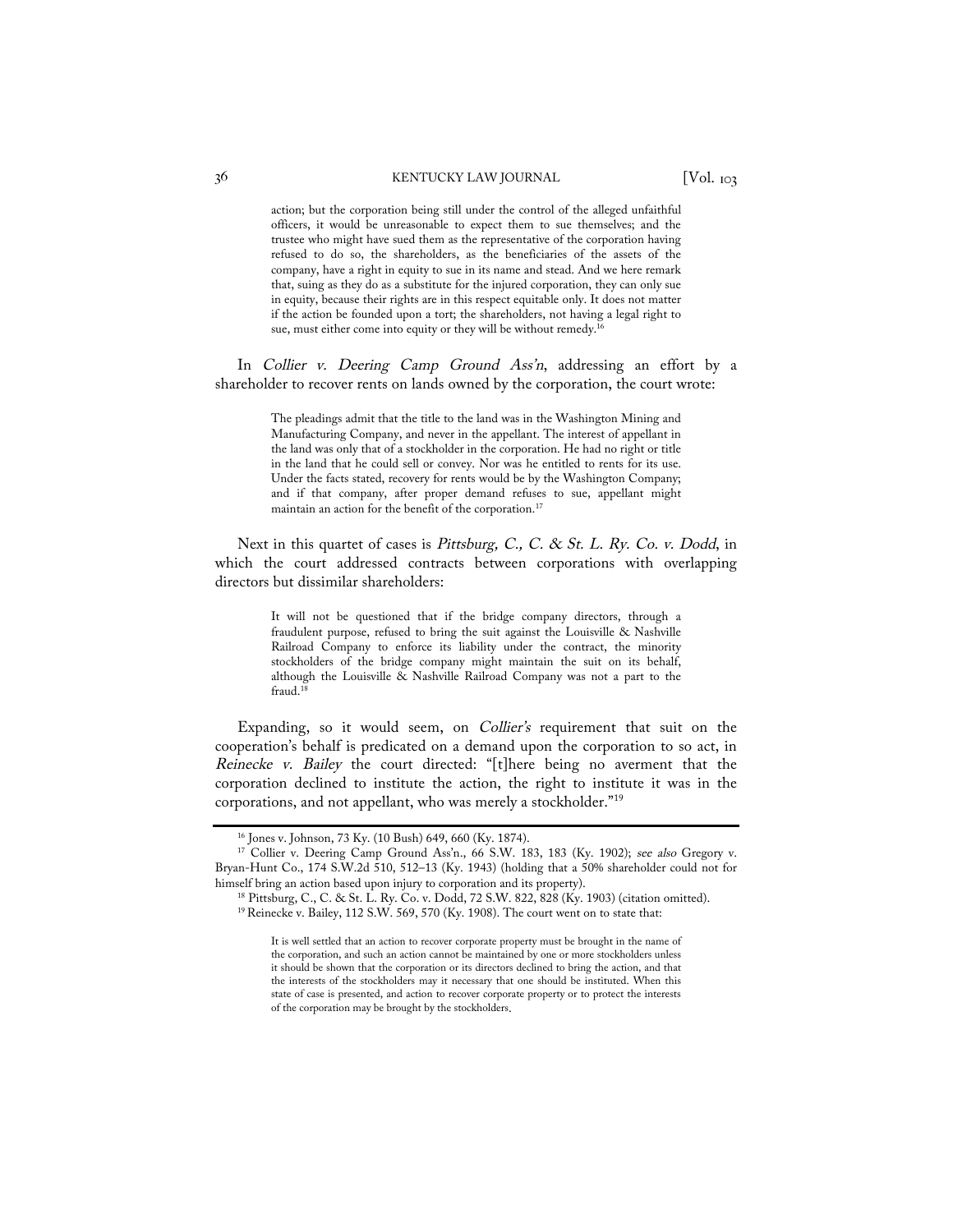# 2014–2015] DERIVATIVE ACTIONS 37

Clearly the shareholders of a corporation have long enjoyed, even absent a statute, the capacity, on the corporation's behalf, to initiate a derivative action. It follows that a member, even in the absence of a statute to that effect, on behalf and in the name of an LLC, has the capacity, after demand is made on management,<sup>20</sup> to initiate an action to address an injury to the LLC.<sup>21</sup> Likewise, a member (and perhaps other constituents) of a nonprofit corporation has the capacity, after demand, to initiate a derivative action by which there may be addressed a potential an injury to the corporation. This right, arising out of equity, exists independently of any statutory authorization to do so. Therefore:

- statutes such KRS §§ 271B.7-400 and 362.511 et seq., while serving to both confirm and supplement the equitable right to bring derivative action, cannot be identified as the basis of the right to bring a derivative action;<sup>22</sup> and
- with respect to those organizational forms that do not provide by statute for derivative actions, the right to bring such action exists in equity.<sup>23</sup>

Id. at 571 (citation omitted). See also Shawhan v. Zinn, 79 Ky. 300, 304 (Ky. 1881); Gilman v. German Lithographic Stone Co., 153 S.W. 996, 997 (Ky. 1913) (setting forth the demand requirement). The futility defense to not having made a demand was seen as early as 1913. See Chilton v. Bell County Coke & Improvement Co., 156 S.W. 889, 890 (Ky. 1913); Lebus v. Stansifer, 157 S.W. 727, 729 (Ky. 1913). In Butler Tobacco Co. v. Vest, the court stated:

> The demand may be dispensed with, if the officers have such relations to the acts complained of, or bear such relations to the adversary party, as to show their interests to be antagonistic to the corporation, or that it would be improper for the action to proceed in the name of the corporation while it should remain under their control, in which state of circumstances an action may be maintained or a defense made for the corporation by a stockholder.

178 S.W. 1102, 1105 (Ky. 1915).<br><sup>20</sup> Butler Tobacco Co., 178 S.W. at 1104; Lebus, 157 S.W. at 729; Chilton, 156 S.W. at 890; Gilman, 153 S.W. at 997 (demonstrating the requirement in equity to have made demand or be able to plead the futility hereof).

<sup>21</sup> See KY. REV. STAT. ANN. § 273.187(2) (West, Westlaw through 2014 Legislation); id. § 275.150(1); id. § 275.240(1) (showing that both the LLC and the nonprofit corporation utilize the same rules of affirmative and negative asset partitioning as does the business corporation, rules that create the *cestui que* trust equivalency that initially gave rise to the derivative action.).

<sup>22</sup> See also Charles Kerr, Responsibilities of Officers and Directors of Private Corporations, Proceedings of the 11th Annual Meeting of the Kentucky State Bar Association, 136, 139–40 (1912), reprinted in Charles Kerr, Responsibilities of Officers and Directors of Private Corporations, 47 AM. L. REV. 561, 563–64 (1913). 23 Examples include LLCs, nonprofit corporations, limited partnerships governed by the pre-1970

law, and limited partnerships governed by the 1970 limited partnership act. See Act of March 20, 1970, ch. 97 §§ 1-27, 1970 Ky. Acts. While it is entirely accurate that much of the law of corporations and other business organizations has been reduced to statute, and for that reason the first reference needs to be to the organizational act, see Pannell v. Shannon, 56 S.W.3d 58, 79 (Ky. 2014), it remains true that not every rule governing business organizations has been reduced to statute. For example, while it is uncontroverted that corporate directors may not vote by proxy, that rule is not set forth in the Kentucky statutes governing corporations. See, e.g., Haldeman v. Haldeman, 197 S.W. 376, 381 (Ky. 1917); 2 ARTHUR W. MACHEN, JR., A TREATISE ON THE MODERN LAW OF CORPORATIONS §§ 1455, 1458 (Little, Brown & Co. 1908).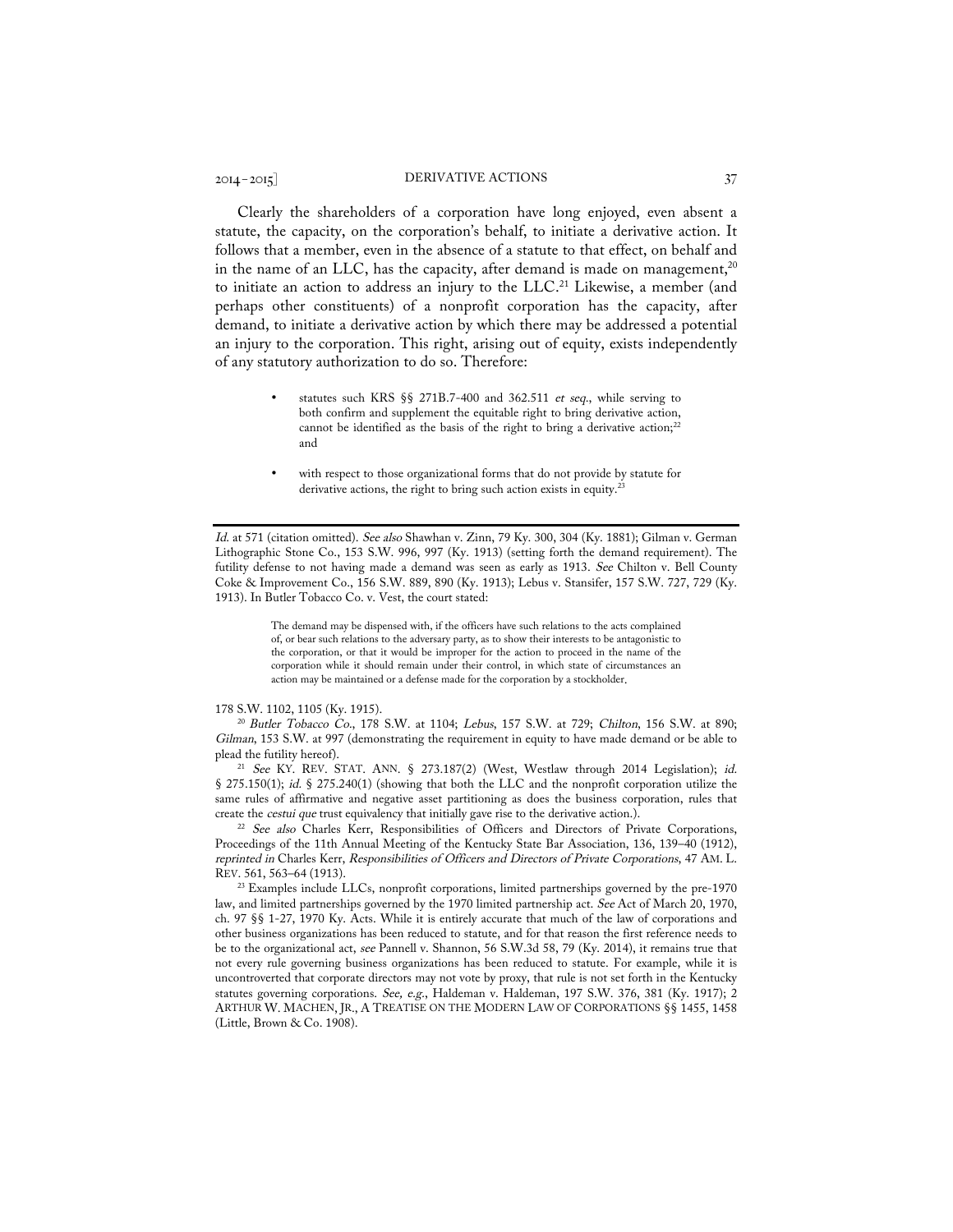#### FOR EVERY INJURY THERE IS A REMEDY

A principal of equity is that for every wrong there is a provided remedy.<sup>24</sup> The Kentucky Nonprofit Corporation Acts specifies in great detail the fiduciary obligations of corporate directors and officers.25 The Act specifies to whom these obligations are owed, namely the corporation.<sup>26</sup> When these obligations are violated, the entity has a claim for damages to remedy the injury it has suffered. 27 The corporation may, through its board of directors, determine to bring suit to seek recompense for the injury suffered.28 At times, however, due to any number of factors, the board may elect to not pursue redress for the injury suffered by the corporation. In that situation the corporation has been doubly injured in that it has suffered both the initial injury and the failure of the board to protect its legal rights.

A derivative action protects the corporation from this latter circumstance, namely not being able to pursue recourse for its injury. For example, while claims against the directors for breach of duty may be tolled while those directors remain in control of the corporation, claims against non-directors (e.g. the embezzling bookkeeper) may be lost if not promptly brought.<sup>29</sup> Even as to claims that are not time barred until a new majority of the board is seated and able to make, on the corporation's behalf, a disinterested judgment, by then evidence may be stale or lost. There is even the possibility the culpable parties will be deceased. Absent the ability of someone other than those in control of the corporation to initiate an

1400 Willow Council of Co-Owners, Inc., 430 S.W.3d 229, 241 (Ky. 2013) (stating that fiduciary duties of directors are owed to the corporation and not to the individual members thereof). In the context of the LLC the duty of care is owed to the LLC and the other members while the duty of loyalty is owed only to the LLC. See KY. REV. STAT. ANN. § 275.170(1)-(2). See also Thomas E. Rutledge, Limited Liability Company Operations, LIMITED LIABILITY COMPANIES IN KENTUCKY 1, 48–67 (2014-1 Supp.), available at http://papers.ssrn.com/sol3/papers.cfm?abstract\_id=212920. [hereinafter Limited Liability Company Operations].<br><sup>27</sup> KY. REV. STAT. ANN § 273.215(5) (West, Westlaw through 2014 legislation).

 $^{24}$  See, e.g., Marbury v. Madison, 5 U.S. 137, 163 (1803); Leo Feist, Inc. v. Young, 138 F.2d 972, 974 (7th Cir. 1943); see also 1 FRED E. LAWRENCE, A TREATISE AS TO THE SUBSTANTIVE LAW OF EQUITY JURISPRUDENCE  $\S 38$  (1929).

<sup>&</sup>lt;sup>25</sup> See KY. REV. STAT. ANN. § 273.215 (West, Westlaw through 2014 legislation) (regarding directors); id. § 273.227 (regarding officers). Of themselves these standards are the same as those applied to directors and officers of business corporations. See id. §§ 271B.8-300, -420. All of those provisions were adopted in 1988. See Act of April 15, 1988, ch. 23 §§ 85, 89–90, 133, 149, 1988 Ky. Acts. Likewise the LLC Act specifies the fiduciary obligation of the members, if the LLC is member managed, and of the managers, if the LLC is manager managed. See KY. REV. STAT. ANN. §§ 275.170(1)-(2), (4). 26 KY. REV. STAT. ANN. § 273.215(1)(c) (West, Westlaw through 2014 legislation); Ballard v.

<sup>&</sup>lt;sup>28</sup> See id. § 273.207 (West, Westlaw through 2014 legislation) ("The affairs of a corporation shall be managed by a board of directors."). The management structure of an LLC is determined by private ordering in the operating agreement. Even where the LLC is managed by managers, there is a statutory option by which the members may cause the LLC to initiate a legal action, including against a manager. See id. § 275.335(1). Such a suit is not, however, a derivative action. Limited Liability Company Operations, supra note 26, at 109.

<sup>&</sup>lt;sup>29</sup> See Wilson v. Payne, 288 S.W.3d 284 (Ky. 2009); see also Mary C. Garris, "Adverse Domination" – Tolling the Statute of Limitations in Kentucky Business Organizations, 99 KY. L. J. ONLINE 36 (2011).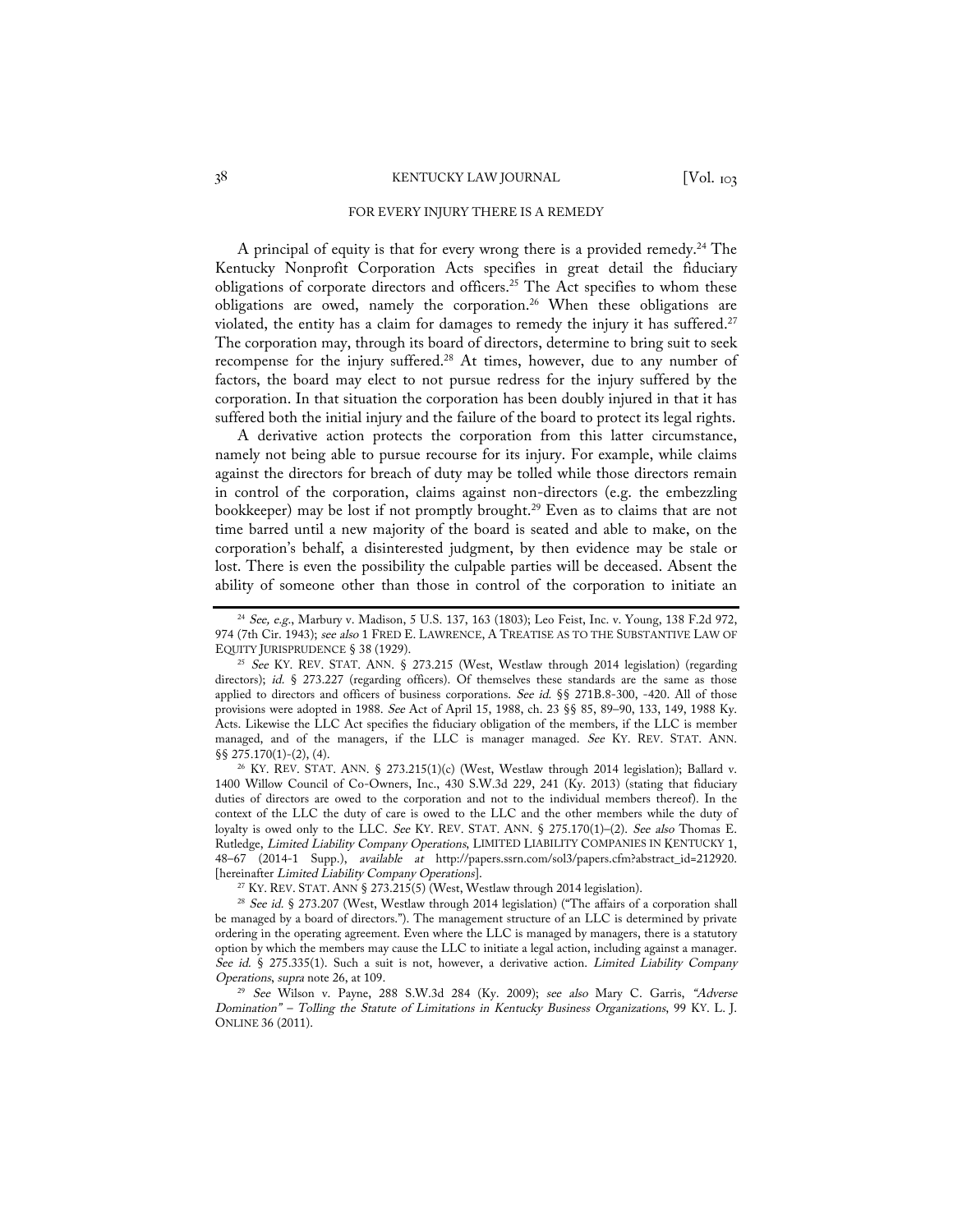action to vindicate its rights, the express fiduciary duties undertaken by the directors are a toothless tiger that are in effect only aspirational and lack the likelihood of effective enforcement. Furthermore, it would indeed be curious that the members of a nonprofit corporation are afforded a nearly unlimited right to inspect the corporation's books and records but then may not use that information to vindicate the corporation's rights nor seek remedy for the wrongs it has suffered.<sup>30</sup>

#### THE FEDERAL LOOPHOLE

As a practical matter, if derivate actions may not be brought absent an affirmative statute to that effect, that limitation would apply only in suits brought in state court; they could still be brought in federal court. Under Federal Rule of Civil Procedure 23.1, a derivative action may be entertained in federal court on the basis of diversity jurisdiction.31 A constituent of a nonprofit corporation who is not a citizen of the state where the corporation has its principal place of business or where the corporation is incorporated may initiate the action.<sup>32</sup> The federal court's jurisdiction over the matter is not subject to the substantive law of the jurisdiction of organization.33As observed in Berg, in reviewing a derivative action brought in federal court on the basis of diversity jurisdiction, "a Federal District Court may, under its general equity powers independently of state statute, entertain a bill of a stockholder for the appointment of at least a temporary receiver to prevent diversion or loss of assets through gross fraud and mismanagement of its officers."34 If a derivative action may not be initiated by a corporate constituent in the jurisdiction of organization because of the view that the organic organizational law does not authorize such a suit (for reasons already reviewed as false conclusion), it could be brought by a constituent domiciled in a foreign jurisdiction pursuant to the federal court's diversity jurisdiction.<sup>35</sup> It would indeed be a strange circumstance if a constituent domiciled in the jurisdiction of organization did not have the capacity to bring a derivative action by which to protect the corporation from potentially disloyal directors even as a constituent domiciled in a foreign jurisdiction could do so.

<sup>30</sup> See KY. REV. STAT. ANN. § 273.233 (West, Westlaw through 2014 Legislation) ("All books and records of a corporation may be inspected and copied by any member . . . for any proper purpose at any reasonable time."). In American Saddlebred Horse Association, Inc. v. Bennett, No. 09-CI-5292, at \*5–7 (Ky. Cir. Ct. Dec. 2, 2010), Judge Ishmael of the Fayette Circuit Court held that this statute should be read broadly, and that the "All books and records" would not be limited to the list enumerated in the preceding sentence of the statute.<br><sup>31</sup> Fed. R. Civ. P. 23.1.<br><sup>32</sup> 28 U.S.C. § 1332(c)(1) (West, Westlaw through 2014 Legislation) (stating that a corporation is a

citizen of its jurisdiction of incorporation and that in which it maintains its principal place of business).

<sup>&</sup>lt;sup>33</sup> See, e.g., Berg v. Cincinnati, Newport & Covington Ry. Co., 56 F. Supp. 842, 847 (E.D. Ky. 1944).

<sup>&</sup>lt;sup>34</sup> *Id.* at 846–47.

<sup>35</sup> 28 U.S.C. § 1332(a)(4).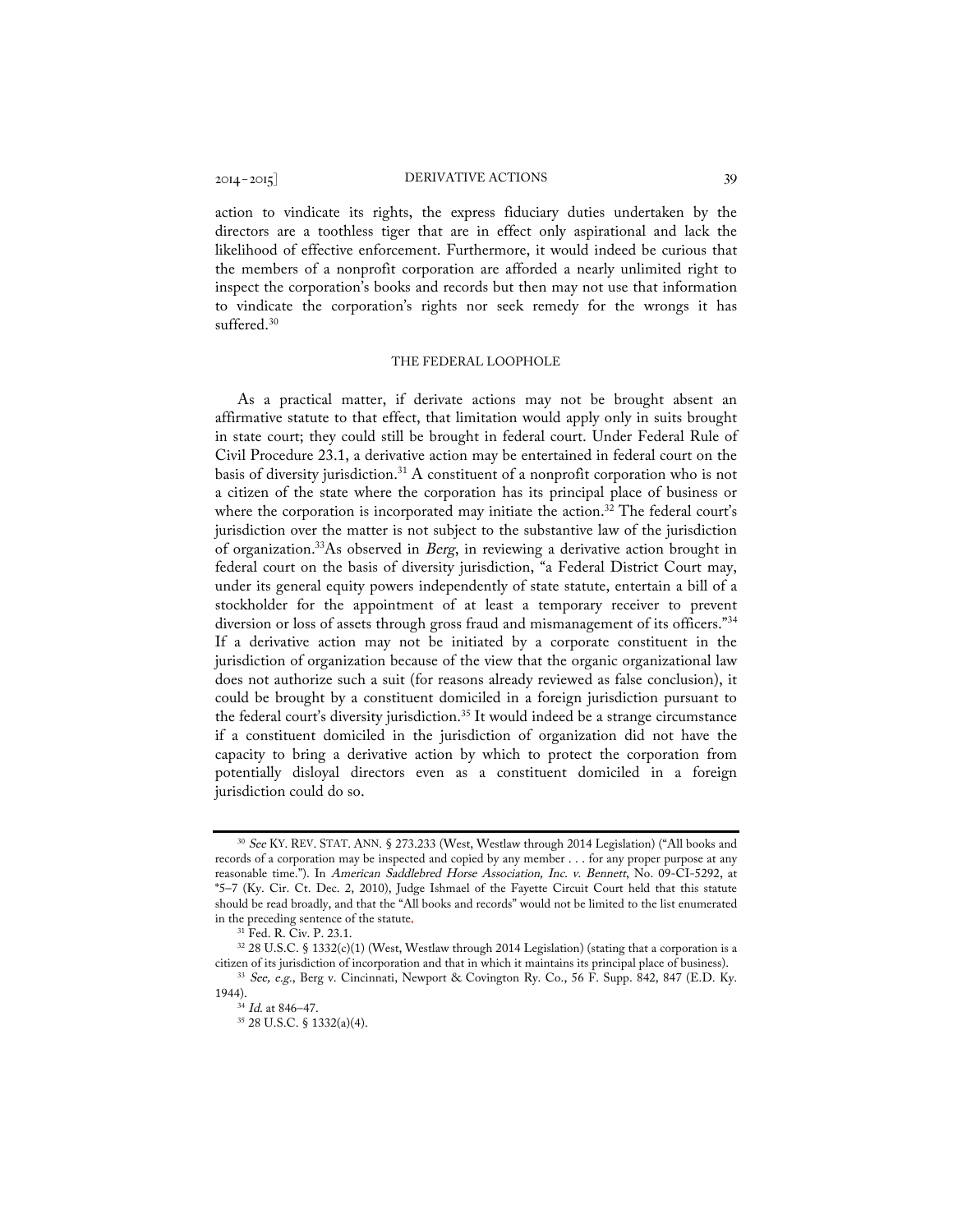# "SHAREHOLDER" STATUS IS NOT A SINE QUA NON TO BRINGING A DERIVATIVE ACTION

The suggestion that there are not derivative actions in either LLC's or nonprofit corporations on the basis that neither has "shareholders" is, for all intents and purposes, an infantile position. This argument proceeds from the flawed syllogism that derivative actions are brought by shareholders, nonprofit corporations and LLCs do not have shareholders, and therefore there cannot be derivative actions in either nonprofit corporations or LLCs. In the business corporation context, "shareholders" are specifically authorized to bring derivative actions.36 This does not define, however, the maximum reach of the universe of persons enabled to bring derivative actions. For example, limited partners, who clearly are not "shareholders," may bring derivative actions.37 To provide another example, members, who are clearly not "shareholders," in a limited cooperative association may bring derivative actions.38 Likewise, in a statutory trust, a beneficial owner, who is not a "shareholder," may bring a derivative action.<sup>39</sup> Although not yet clearly addressed in Kentucky law, it has been recognized that a creditor may bring a derivative action with respect to a corporation, a capacity that exists irrespective of the fact that the creditor is not a "shareholder."40 In Bernfield v. Kurilenko, the widow and heir of a shareholder in a professional corporation in which she could not be a shareholder<sup>41</sup> was permitted to maintain a derivative action on behalf of the corporation in which her husband had been a shareholder.<sup>42</sup> Partners in a general partnership have been permitted to bring a derivative action.<sup>43</sup> The assertion that only "shareholders" may bring derivative actions does not stand up to even minimal scrutiny.

 $36$  MODEL BUS. CORP. ACT § 7.41 (2002); KY. REV. STAT. ANN. § 271B.7-400(1) (West, Westlaw through 2014 Legislation).

<sup>&</sup>lt;sup>37</sup> See, e.g., KY. REV. STAT. ANN. §§ 362.511–.517. (West, Westlaw through 2014 Legislation); id. §§ 362.2-932– .935; REVISED UNIF. LTD. P'SHIP ACT §§ 1001–04 (amended 1985), 6B U.L.A.

<sup>&</sup>lt;sup>38</sup> See KY. REV. STAT. ANN. § 272A.13-010 (West, Westlaw through 2014 Legislation); UNIF. LTD. COOP. ASS'N ACT §§ 1301–05, 6A U.L.A. 295–98 (Supp. 2008).

<sup>&</sup>lt;sup>39</sup> KY. REV. STAT. ANN. § 386A.6-110(2) (West, Westlaw through 2014 Legislation).<br><sup>40</sup> *See, e.g.*, N. Am. Catholic Educ. Programming Found., Inc. v. Gheewalla, 930 A.2d 92, 101 (Del. 2007); In re Trailer Source, Inc., 555 F.3d 231, 240 (6th Cir. 2009); Sanford v. Waugh & Co., Inc., 328 S.W.3d 836, 839 (Tenn. 2010).

<sup>41</sup> See N.Y. BUS. CORP. LAW § 1507 (McKinney 2014).

<sup>42</sup> Bernfield v. Kurilenko, 937 N.Y.S.2d 314, 314 (N.Y. App. Div. 2012).

<sup>43</sup> See, e.g., George Wasserman & Janice Wasserman Goldsten Family L.L.C. v. Kay, 14 A.3d 1197, 1215–16 (Md. Ct. Spec. App. 2011) (stating the partner's "ability to act on behalf of the partnership" may be ineffective when those with the controlling interests are unwilling to cause the partnership to sue those in control for alleged misconduct, in which case the "partnership claim may be enforced by all of the disinterested partners.") (emphasis supplied); Cates v. Int'l Tel. & Tel. Corp., 756 F.2d 1161, 1179 (5th Cir. 1985) ("[w]here the controlling partners, for improper, ulterior motives and not because of what they in good faith believe to be the best interests of the partnership, decline to sue on a valid, valuable partnership cause of action which it is advantageous to the partnership to pursue." the minority partners must have a right to initiate the action).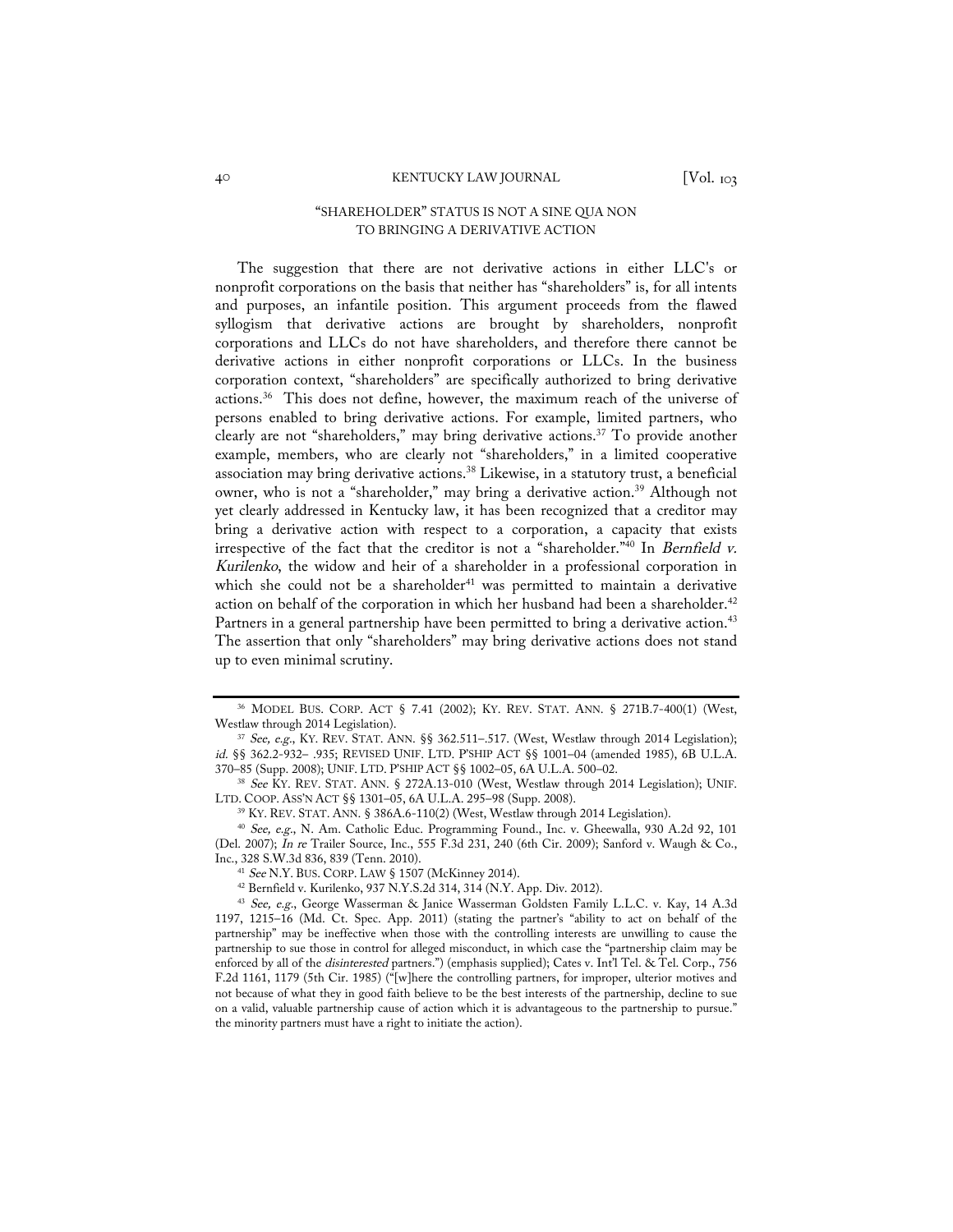Slightly (but only barely so) more sophisticated is the assertion that shareholder or similar "ownership" status, i.e., the capacity to receive interim or liquidating distributions, is a necessary precondition to the capacity to bring a derivative action as only a person with such an interest has an interest to protect through the derivative action. This assertion fails on its own terms. A derivative action exists not to enforce a right of a shareholder or other potential participant in the economics of the venture, but rather to protect the venture's interest in its own assets. For this reason various actions seeking only injunctive (and no monetary) relief are structured as derivative actions. For example, an action to compel the corporation to produce records or hold a meeting is derivative in nature. Regardless, "shareholder" status is not a *sine qua non* to bringing a derivative action.

# NUMEROUS COURTS THAT HAVE EXPRESSLY CONSIDERED THE QUESTION HAVE FOUND THERE TO BE DERIVATIVE ACTIONS ABSENT A STATUTE

In addition to the decision rendered by the New York Court of Appeals in Tzolis v. Wolff,<sup>44</sup> although decided in the context of an  $LLC$ ,<sup>45</sup> numerous courts have squarely addressed the question of whether, ab initio, derivative actions exist in a nonprofit corporation absent a statute to the effect.

Addressing who should have standing to bring a derivative action in a nonprofit organization, the Arkansas Court of Appeals, in Morgan v. Robertson, observed:

> It should be recognized, however, that Morgan's standing to bring this suit need not rest alone on his status as a member of the Foundation, as he professes to be an officer and a director of the Foundation and assuming that to be so, he has the necessary standing to complain against the sort of acts charged in the complaint. We believe an officer, director and a member of a non-profit corporation is not without standing to question the management and conduct of other officers and directors which are alleged to be in violation of the By-Laws and Articles and against the purposes of the corporation. If such an individual lacks standing, who would have it? We regard the public as having a clear interest in non-profit corporations from the standpoint of the faithful administration of the affairs of the corporation. The standing of one or more directors of non-profit corporations to act derivatively in behalf of the corporation does not seem open to question.<sup>46</sup>

In Kirtley v. McClelland, the court addressed the question of whether, in the context of a nonprofit corporation organized under a statute that did not address derivative actions, could such an action be brought.<sup>47</sup> The court held that it could:

 $44$  See supra notes  $10-12$  and accompanying text.<br> $45$  Tzolis v. Wolff, 884 N.E.2d 1005, 1006 (N.Y. Ct. App. 2008).

<sup>&</sup>lt;sup>46</sup> Morgan v. Robertson, 609 S.W.2d 662, 664–65 (Ark. Ct. App. 1980).<br><sup>47</sup> Kirtley v. McClelland, 562 N.E.2d 27, 29 (Ind. Ct. App. 1990) (identifying the issue raised on appeal as "[w]hether the court erred in denying defendant's motion to dismiss the second amended complaint where no Indiana statutory or common law authority exists for a shareholder's derivative suit against a non-profit corporation."). See also id. ("The directors emphasize the absence of express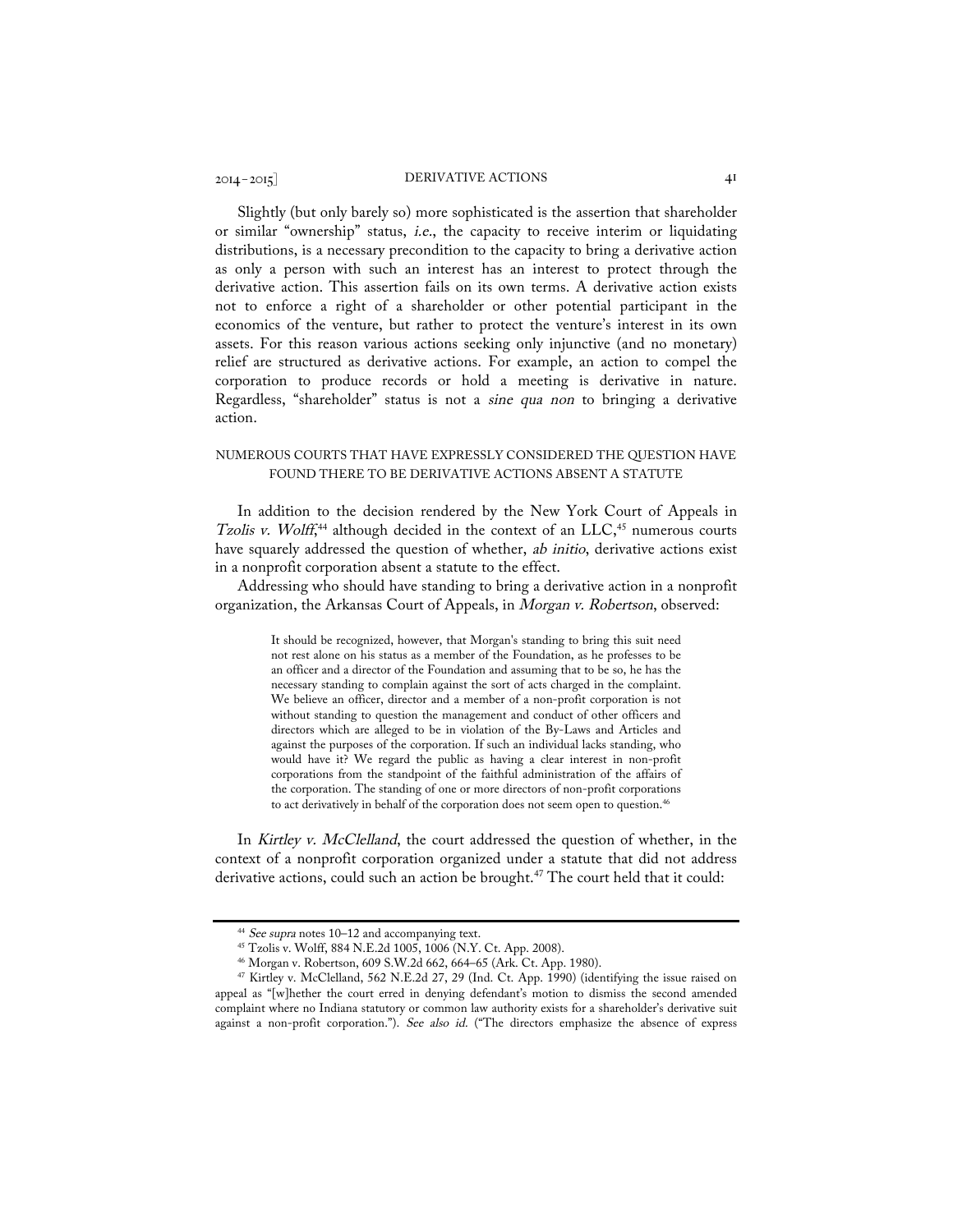Nonetheless, we are convinced that equitable redress would have been available at common law for members of a nonprofit corporation or an incorporated voluntary association had such plaintiffs sought to utilize it.

First, there is nothing about the remedy itself which warrants distinctive treatment based upon corporate purpose, for a derivative action by nature has as its aim the non-pecuniary benefit of the corporation, not the individual stockholder or member. A stockholder is permitted to sue on behalf of the corporation, not because his rights have been violated, but simply as a means of setting in motion the judicial machinery of the court. The stockholder commences the action and prosecutes it, but in every other respect the action is brought by the corporation; it is maintained directly for the benefit of the corporation and final relief when obtained belongs to the corporation. . . .

The absence of a statutory procedure for initiating a derivative action by a notfor-profit corporation when one has been affirmatively provided for for-profit corporations does not require the conclusion that statutory authorization is a necessity either. A court of general jurisdiction has inherent equitable power unless a statute either explicitly or by necessary implication provides otherwise. The Not-for-Profit Corporation Act does not expressly bar derivative actions by members of a nonprofit corporation.48

In the Tennessee case of *Bourne v. Williams*, it was held that a derivative action could be brought on behalf of a nonprofit corporation notwithstanding statutory language that could be read to restrict derivative actions to for-profit ventures.<sup>49</sup> In the course of its decision, the Bourne Court cited with approval Fletcher's Cyclopedia for the proposition: "[t]he right of a stockholder to sue is not affected by the nature or kind of the corporation, and the law pertaining to derivative suits applies to a non-profit corporation exactly the same as if it were a business corporation…."50 Explaining the need for derivative actions in nonprofit corporations, the court wrote:

72 A.2d 371, 377 (N.J. Super. Ct. Ch. Div. 1950).

statutory authorization in the Indiana Not-for-Profit Corporation Act of 1971 . . . and case law addressing use of the derivative remedy by members of nonprofit corporation.").

<sup>&</sup>lt;sup>48</sup> Id. at 30-31 (citation omitted); see also Brenner v. Powers, 584 N.E.2d 569, 574 (Ind. Ct. App. 1992).

<sup>49</sup> Bourne v. Williams, 633 S.W.2d 469, 471–72 (Tenn. Ct. App. 1981).

<sup>&</sup>lt;sup>50</sup> Id. at 472 (citation omitted). Since then, the source the court relied on has been rewritten and now provides: "[t]he preconditions for a derivative proceeding may not be affected by the kind of corporation; the procedural requirements governing such actions may apply to a nonprofit corporation exactly as if it were a business corporation." 13 WILLIAM MEADE FLETCHER, ET AL., FLETCHER'S CYCLOPEDIA OF THE LAW OF PRIVATE CORPORATIONS § 5972.60 (2004) (citation omitted). In Leeds v. Harrison, the court stated that:

<sup>[</sup>u]nlike most corporations for profit, a corporation not for pecuniary profit normally has no stockholders, but in place thereof it has members. The same rights and liabilities exist between the trustees of a non-profit corporation and the members as exist between the directors and stockholders of a corporation for profit. The suit here brought may be likened to a derivative or representative suit brought in connection with a stock corporation. The law applicable to such suits is, so far as is here pertinent, applicable to this suit.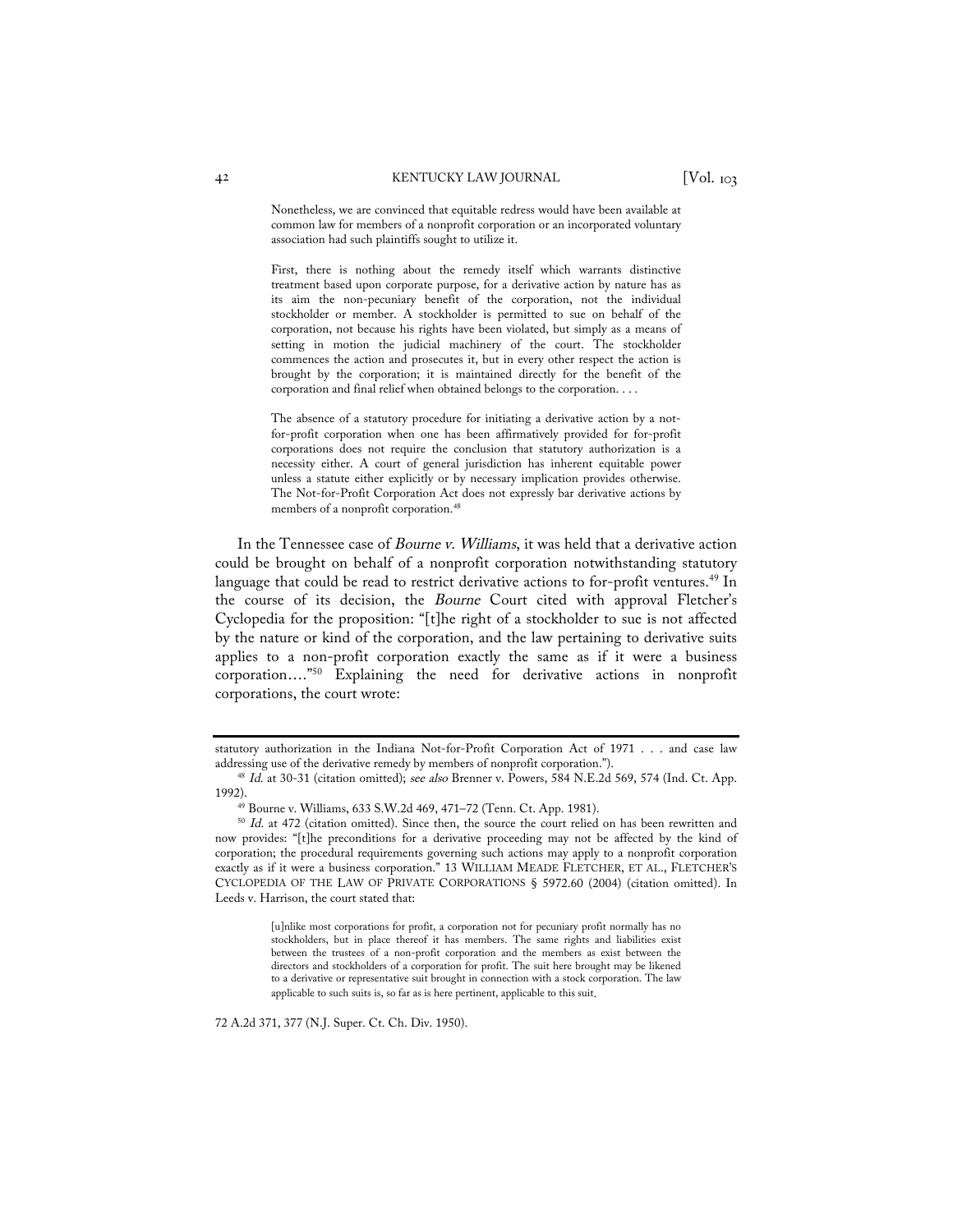# 2014– 2015] DERIVATIVE ACTIONS 43

[i]t would be unconscionable for this Court to say, that in a case such as this, simply because the corporate entity was organized as a corporation not for profit as opposed to a corporation for profit, that there would be no forum available to members of the corporation who believe that the Corporation was being harmed and damaged by alleged illegal and unauthorized acts by its officers and/or directors.

But for being members of a corporation not for profit, as opposed to being stockholders of a corporation for profit, the plaintiffs have stated a cause of action in their complaint.<sup>51</sup>

A decision of a Florida intermediate appellate court, Fox v. Professional Wrecker Operators of Florida, Inc., addressed the question of derivative actions in a nonprofit corporation where the statute was silent as to the issue.<sup>52</sup> Prior to 1993 the Florida Nonprofit Corporation Act incorporated by reference the Florida Business Corporation Act, the latter providing for derivative actions, but in a 1993 amendment that linkage was eliminated.<sup>53</sup> In this decision the court determined that notwithstanding the severing of the linkage to the business corporation act and its provisions on derivative actions, there is no basis for depriving members in a nonprofit corporation of standing to protect its rights through a derivative action.<sup>54</sup> A similar ruling was issued in Larsen v. Island Developers, Ltd., where the court noted that the derivative action exists "as relief from 'faithless directors and managers,'" that arose in equity "long before the legislature countenanced such suits by inclusion of statutory references to derivative actions."55

The only contrary holding in Kentucky is that rendered in Porter v. Shelbyville Cemetery Co., wherein a former trustee was denied the right, as a trustee, to on behalf of a de facto (but not de jure) corporation, bring a derivative action challenging certain actions alleged to be ultra vires.<sup>56</sup> For a variety of reasons this decision should not be followed. Initially, it is unpublished and therefore by its terms without precedential value. Second, it deals with a former corporation that had forfeited its charter for failure to satisfy express legal requirements imposed at

[c]ommentators recommend extending the remedy of a derivative action to members of nonprofit corporations. They indicate that while statutes may regulate and occasionally preempt the common law action, a statute has never been thought necessary in order to authorize a derivative action. Indeed, the derivative suit predated derivative suit statutes.

#### Id. at 70.

<sup>56</sup> Porter v. Shelbyville Cemetery Co., No. 2007-CA-002545-MR, 2009 WL 722995, at \*4 (Ky. Ct. App. Mar. 20, 2009).

<sup>51</sup> Bourne, 633 S.W.2d at 473.

<sup>52</sup> Fox v. Prof'l Wrecker Operators of Fla., 801 So. 2d 175, 179 (Fla. Dist. Ct. App. 2001).

<sup>53</sup> Id.

 $54$  *Id.* at 180.<br> $55$  Larsen v. Island Developers, Ltd., 769 So. 2d 1071, 1072 (Fla. Dist. Ct. App. 2000) (citation omitted); see also Nonprofit Corporation Act Task Force, Official Commentary to the Revised Oregon Nonprofit Corporation Act, 71 OR. L. REV. (SPECIAL ISSUE) 1, 69 (1992) ("While Oregon has no general statutory provision for members' derivative actions in a nonprofit corporation, a court would likely recognize such an action."). Further, the article stated that: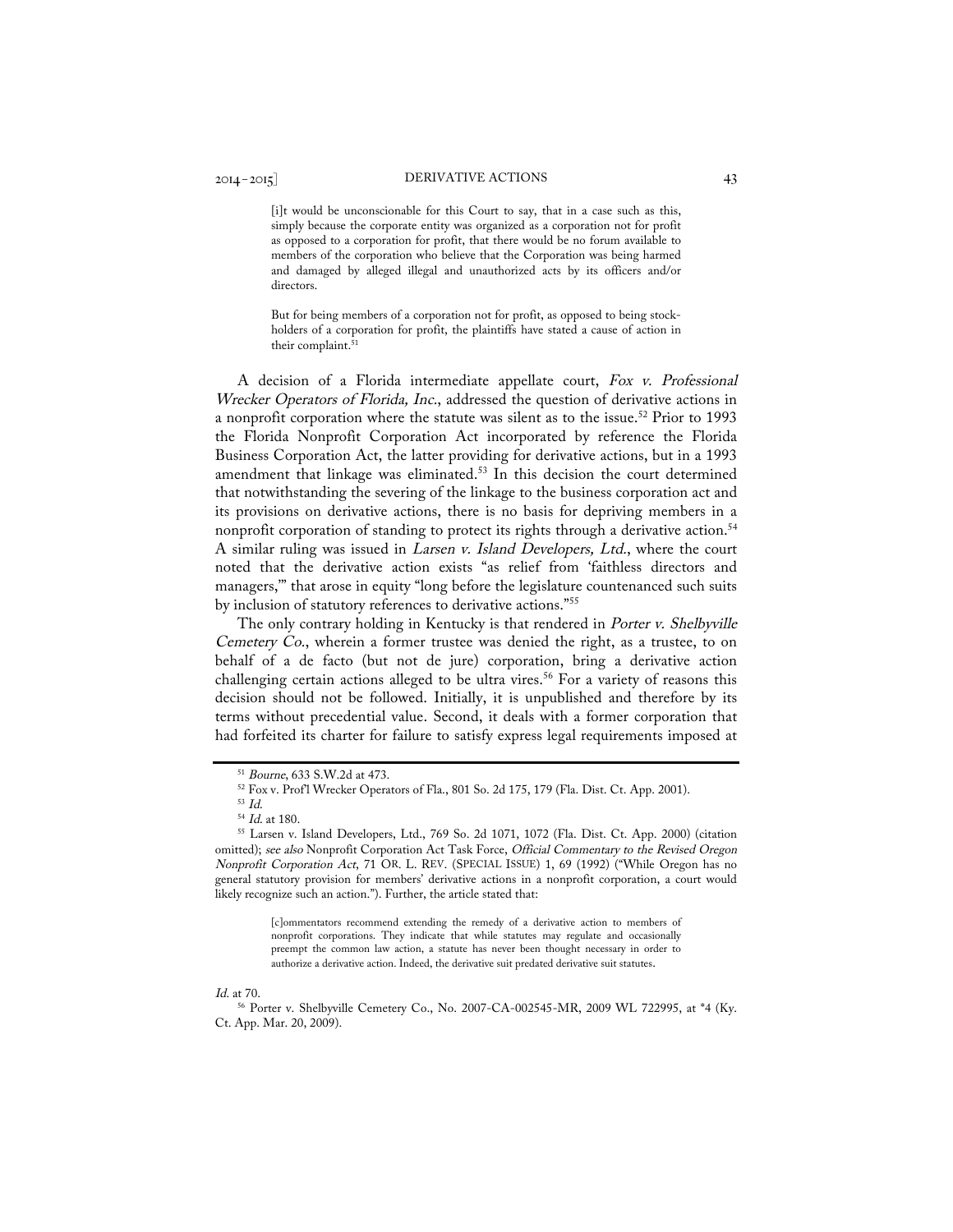# 44 KENTUCKY LAW JOURNAL [Vol. 103

the time the new constitution was adopted, rather than with a nonprofit corporation incorporated under KRS chapter 273.<sup>57</sup> Third, the de facto trustee (i.e., director) who sought to bring the action had been removed from that office prior to bringing the action, eliminating application of the rule that directors are at times permitted to initiate derivative actions.<sup>58</sup> Fourth and most telling, notwithstanding excellent briefing to the court, neither side identified to it the express provisions of the Nonprofit Corporation Acts to the effect that any other variety of persons affiliated with a nonprofit corporation may bring an action to preclude to from engaging in ultra vires conduct.<sup>59</sup> Fifth, the Kentucky Court of Appeals, in Fenley v. Kamp Kaintuck, Inc., clearly thought the questions of derivative actions in nonprofit corporations to be open even as it applied derivative action rules.<sup>60</sup> Simply put, the Porter v. Shelbyville Cemetery decision is in conflict with the current statute governing nonprofit corporations. Alternatively, if Shelbyville Cemetery was at most a de facto corporation or some other extra-statutory form, then the decision is not about nonprofit corporations. Either way, this decision does not merit being afforded precedential value.

# THE EQUITY REQUIREMENTS OF THE DEMAND AND CONTEMPORANEOUS OWNERSHIP REQUIREMENTS

In Hawes v. City of Oakland, the U.S. Supreme Court required that the plaintiff in a derivative action have sought redress through direct action by the corporation (the "demand requirement") and have owned the shares in the corporation at the time of the asserted injury ("or that [the] shares had since devolved  $[$  to him or her $]$  since by operation of law").<sup>61</sup> This contemporaneous

<sup>61</sup> Hawes v. City of Oakland, 104 U.S. 450, 460–61 (1882). The court describes this procedure in the following passage:

> [H]e [the shareholder] should show to the satisfaction of the court that he has exhausted all the means within his reach to obtain, within the corporation itself, the redress of his grievances, or action in conformity to his wishes. He must make an earnest, not a simulated effort, with the managing body of the corporation, to induce remedial action on their part, and this must be made apparent to the court. If time permits or has permitted, he must show, if he fails with the directors, that he has made an honest effort to obtain action by the stockholders as a body, in the matter of which he complains. And he must show a case, if this is not done, where it could not be done, or it was not reasonable to require it.

> The efforts to induce such action as complainant desires on the part of the directors, and of the shareholders when that is necessary, and the cause of failure in these efforts should be stated with particularity, and an allegation that complainant was a shareholder at the time of

<sup>&</sup>lt;sup>57</sup> Id. at \*1 ("Grove Hill failed to comply with any of the requirements of Chapter 32 and accordingly suffered the revocation of its corporate charter in 1897.").<br><sup>58</sup> *Id.* at \* 2–3.

<sup>59</sup> See KY. REV. STAT. ANN. § 273.173 (West, Westlaw through 2014 Legislation). See also supra textual discussion in note 6.

<sup>60</sup> Fenley v. Kamp Kaintuck, Inc., No. 2010-CA-001926-MR, 2011 WL 5443440, at \* 3 (Ky. Ct. App. Nov. 10, 2011). Further, in Ballard v. 1400 Willow Council of Co-Owners, Inc., 430 S.W.3d 229, 243–45 (Ky. 2013) Justice Noble's dissent (joined by Justice Scott) discussed claims that may be brought only on a derivative basis. 1400 Willow was a nonprofit corporation. Id.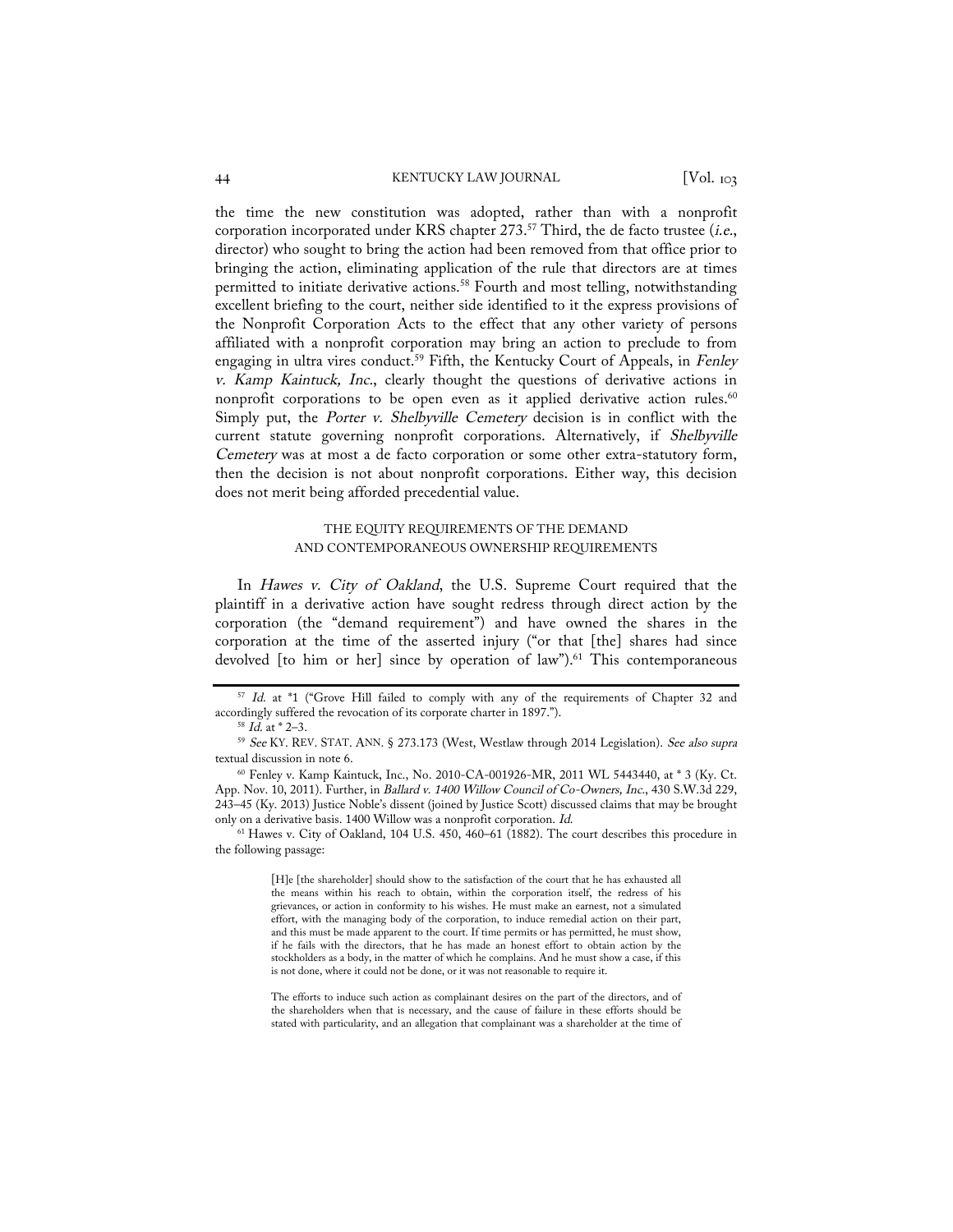ownership requirement has been repeated in Kentucky, both in statutory and case law,<sup>62</sup> but the existence of the requirement long predated its reduction to statute.<sup>63</sup> It has well been applied in the context of Kentucky nonprofit corporations. In Fernley v. Kamp Kaintuck, Inc., a derivative complaint brought by former members of a nonprofit corporation was dismissed on the basis that the plaintiffs were not current members.<sup>64</sup>

In a derivative action brought on behalf of a nonprofit corporation, the plaintiff must be expected to either make a demand or plead futility. If it is a membership organization, the plaintiff must also plead that they are a member and are able to represent the interests of similarity situated members in representing the interests of the corporation. Other possible positions granting appropriate standing are discussed below.<sup>65</sup>

#### THE DIRECT VS. DERIVATIVE DISTINCTION

Kentucky courts are vigilant in preserving the direct versus derivative distinction, thereby preserving for the corporation any damages that flow from the breach of duty to the corporation and precluding an individual shareholder from directly receiving that recovery. In doing so, the courts have shown no inclination

### Id.

 $65$  See infra text accompanying notes 109-112.

the transactions of which he complains, or that his shares have devolved on him since by operation of law, and that the suit is not a collusive one to confer on a court of the United States jurisdiction in a case of which it could otherwise have no cognizance, should be in the bill, which should be verified by affidavit.

 $62$  See, e.g., KY. REV. STAT. ANN. § 271B.7-400(1) (West, Westlaw through 2014 Legislation); id. § 362.513 (West 2007); id. § 362.2-933; id. § 386A.6-110(3); Bacigalupe v. Kohlhopp, 240 S.W.3d 155, 157 (Ky. Ct. App. 2007).

<sup>&</sup>lt;sup>63</sup> See, e.g., Collier v. Deering Camp Ground Ass'n, 66 S.W. 183, 183 (Ky. 1902) ("and if the company, after proper demand refuses to sue, appellant might maintain an action for the benefit of the corporation."); Reinecke v. Bailey, 112 S.W. 569, 571 (Ky. 1908). See also Flint v. Jackson, No. 2014-CA-000426-MR, 2014 WL 7206835, at \*1, \*4 (Ky. App. Dec. 19, 2014) (derivative action dismissed on the basis that shareholder had not plead demand made upon the board and failure to adequately represent the "interests of the similarly situated shareholders in representing the rights of the corporation. . .").

<sup>64</sup> Fernley v. Kamp Kaintuck, Inc., No. 2010-CA-001926-MR, 2011 WL 5443440, at \*3 (Ky. App. Nov. 10, 2011) at \*3 ("We are convinced that continuing membership in a nonprofit corporation is an absolute requisite to maintaining a derivative action."). Curiously, at footnote 2, the Court of Appeals expressly reserved the question of whether a member in good standing may on behalf of a nonprofit corporation bring a derivative action, characterizing the question as moot in light of its resolution of the dispute. See id. at n.2. This explanation is curious in that the claims were dismissed based upon the application of the law of derivative actions. If the derivative action does not exist in the context of a nonprofit corporation, how could the rules of that type of action be applied? One is reminded of the disclaimer for South Park: "All characters and events in this show – even those based on real people – are entirely fictional."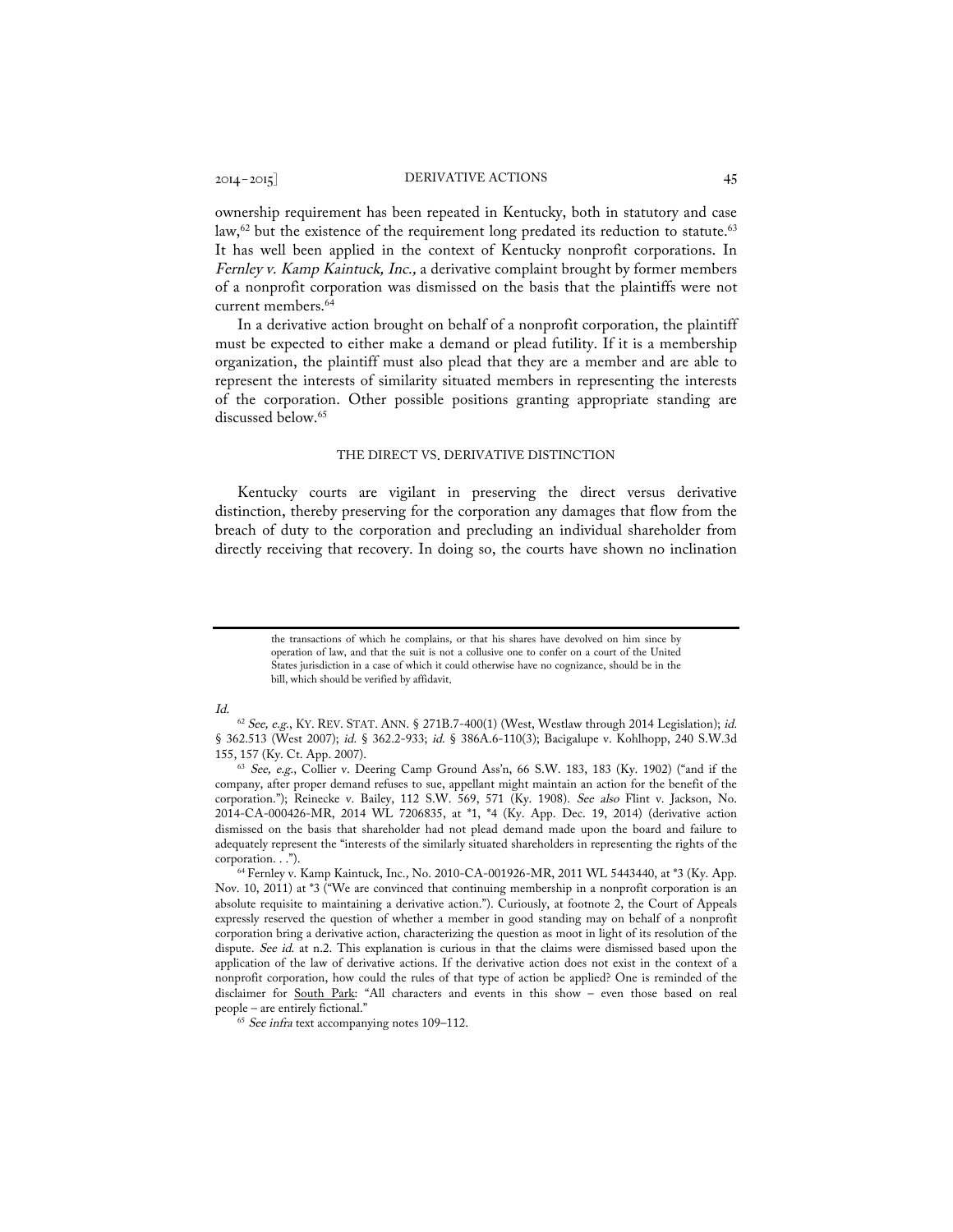to adopt the rule set forth in section 7.01(d) of the ALI Principles of Corporate Governance.<sup>66</sup>

To place a pair of bookends on a consistent string of rulings, begin with the 1908 decision rendered in *Reinecke v. Bailey.*<sup>67</sup> In that case, one of the company's three shareholders embezzled a significant amount of money.68 The majority shareholder sought to settle the claim on terms that included the embezzling shareholder transferring to the majority shareholder his shares in the corporation.<sup>69</sup> In response to the argument that due to the few number of shareholders it should be permissible to settle the matter between them, the court wrote:

> But this argument is not sound, nor is it supported by any authority. There is no escape from the proposition that the wrong, if any, committed by appellee, was against the corporations; that the money he embezzled, if any, was the property of the corporation. This seems conclusive of the question that any settlement concerning the wrongful acts of appellee upon which an action could be maintained must have been made by and with the corporations, and that a suit to enforce the settlement must be in the name of the corporations. No matter how many shares of stock Reinecke and Bailey owned, they were merely shareholders in the corporation. . .

> This controversy is not an individual matter between Reinecke and Bailey. Nor does the fact that Reinecke owns the principal interest in the stock of the corporations confer upon him the right to make the corporate business a personal matter. . .

> It is well settled that an action to recover corporate property must be brought in the name of the corporation, and that such an action cannot be maintained by one or more stockholders unless it….70

Thus there is a dual nature of the stockholder's action: first the plaintiff's right to sue on behalf of the corporation and, second, the merits of the corporation's claim itself.71

Of more recent vintage is Sahni v. Hock, a 2010 decision of the Court of Appeals.72 That dispute involved allegations by a minority shareholder that the majority shareholder, through his domination of the Board of Directors, caused the company to engage in certain transactions that had the net effect of reducing the value of her shares.73 Ultimately, even if true, the effect of the allegedly improper

<sup>66</sup> See Snyder v. Baumgardner, No. 09-CI-04445, at \*3 (Ky. Cir. Ct. Aug. 15, 2010) (rejecting the suggestion that pursuant to Section 7.01(d) of the Principles of Corporate Governance, the plaintiffs be permitted to proceed on an individual, rather than a derivative basis, writing that the Principles had not been adopted by Kentucky courts).

<sup>67</sup> Reinecke v. Bailey, 112 S.W. 569 (Ky. 1908).

 $^{68}$   $\emph{Id.}$  at 570.  $^{69}$   $\emph{Id.}$ 

<sup>70</sup> Id. at 570–71.

 $^{71}$  See id. at 571.

<sup>72</sup> Sahni v. Hock, 369 S.W.3d 39 (Ky. Ct. App. 2010).

<sup>73</sup> See id. at 42–44.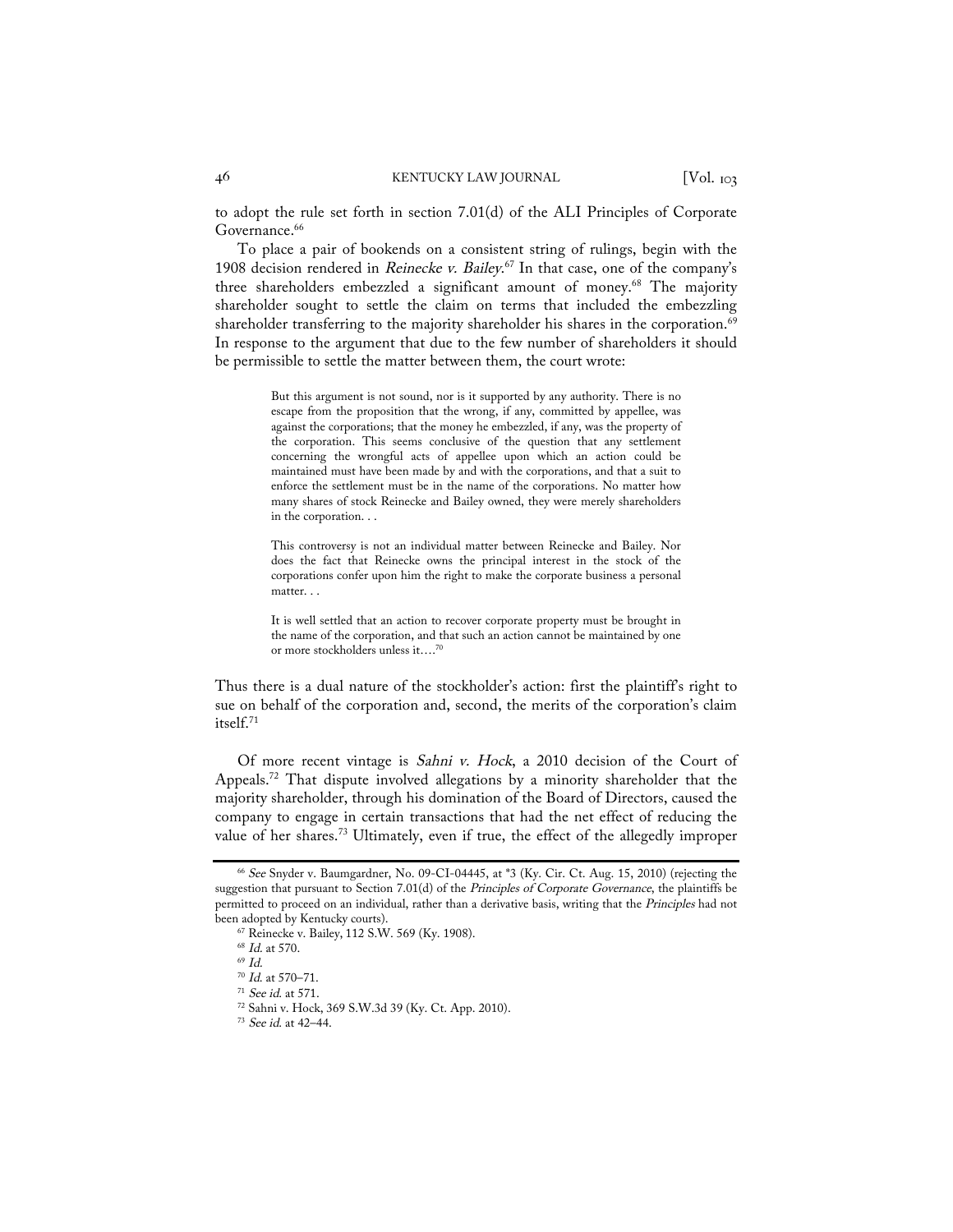conduct was to divert funds from the corporation, only indirectly reducing the value of each shareholder's stock. Since the corporation was the only entity to suffer direct injury, the claim was derivative, and therefore the plaintiff's efforts to bring the claim individually were rejected.74

Typically, the direct versus derivative distinction will not be as complicated an issue in the nonprofit realm as it is in the for-profit ventures. That is not to say, however, that it will be absent. While in a traditional charity there is no expectation of personal inurement, many organizations do not have such strict limits. A person who purchases a membership in a country club has obvious (and entirely proper) expectations as to the use of the facilities; deprivation of that use may raise mixed direct and derivative claims.

# ALIGNMENT

Any recovery in a derivative action will be for the benefit of the venture on whose behalf the action is brought; it is its rights that are being vindicated. Even so, as the action is brought against the wishes of those with management control of the venture, typically it will be aligned as a defendant in the action.<sup>75</sup> As observed by the U.S. Supreme Court in Ross v. Bernhard, "[t]he corporation is a necessary party to the action; without it the case cannot proceed. Although named a defendant, it is the real party in interest, the stockholder being at best the nominal plaintiff."76

# A JURY TRIAL FOR DERIVATIVE ACTIONS

Notwithstanding that the derivative action arose in equity, the Supreme Court has held that derivative actions may be tried by a jury.<sup>77</sup> While the ability of the shareholder to initiate the action on the corporation's behalf may have arisen in equity, the corporation's claim for redress is legal in nature – hence, a jury trial.

#### SETTLEMENT REQUIRES COURT APPROVAL

Settlement of a derivative action requires court approval, even if not mandated by statute.<sup>78</sup> For example, in Denicke v. Anglo California Nat. Bank of San Francisco, it was observed that the task of the shareholder initiating a derivative

<sup>74</sup> Id. at 47. See also NBD Bank, N.A. v. Fulmer, 109 F.3d 229, 229 (6th Cir. 1997); Vinson v. Koerner, No. 2000-CA-001217-MR, at 6 (Ky. Ct. App. Nov. 9, 2001), available at http://law.justia.com/cases/kentucky/court-of-appeals/2001/2000-ca-001217.html.

<sup>&</sup>lt;sup>75</sup> See, e.g., Smith v. Sparling, 354 U.S. 91, 92–97 (1957); Doctor v. Harrington, 196 U.S. 579, 585–587 (1905); Gabriel v. Pruble, 396 F.3d 10, 13 (1st Cir. 2005). See also 7C CHARLES ALAN WRIGHT, ARTHUR R. MILLER & MARY K. KANE, FEDERAL PRACTICE AND PROCEDURE § 1822 (3d. ed. 2007); 19 AM. JUR 2d. Corporations § 2071.

<sup>&</sup>lt;sup>76</sup> Ross v. Bernhard, 396 U.S. 531, 538 (1970).

<sup>77</sup> See id. at 542–543. See also Right to Jury Trial in Shareholder Derivative Suits, 1970 DUKE L.J. 1015, 1031 (1970).

<sup>&</sup>lt;sup>78</sup> See, e.g., KY. REV. STAT. ANN. § 271B.7-400(3) (West, Westlaw through 2014 Legislation); id. § 386A.6-110(6); id. § 272A.13-040.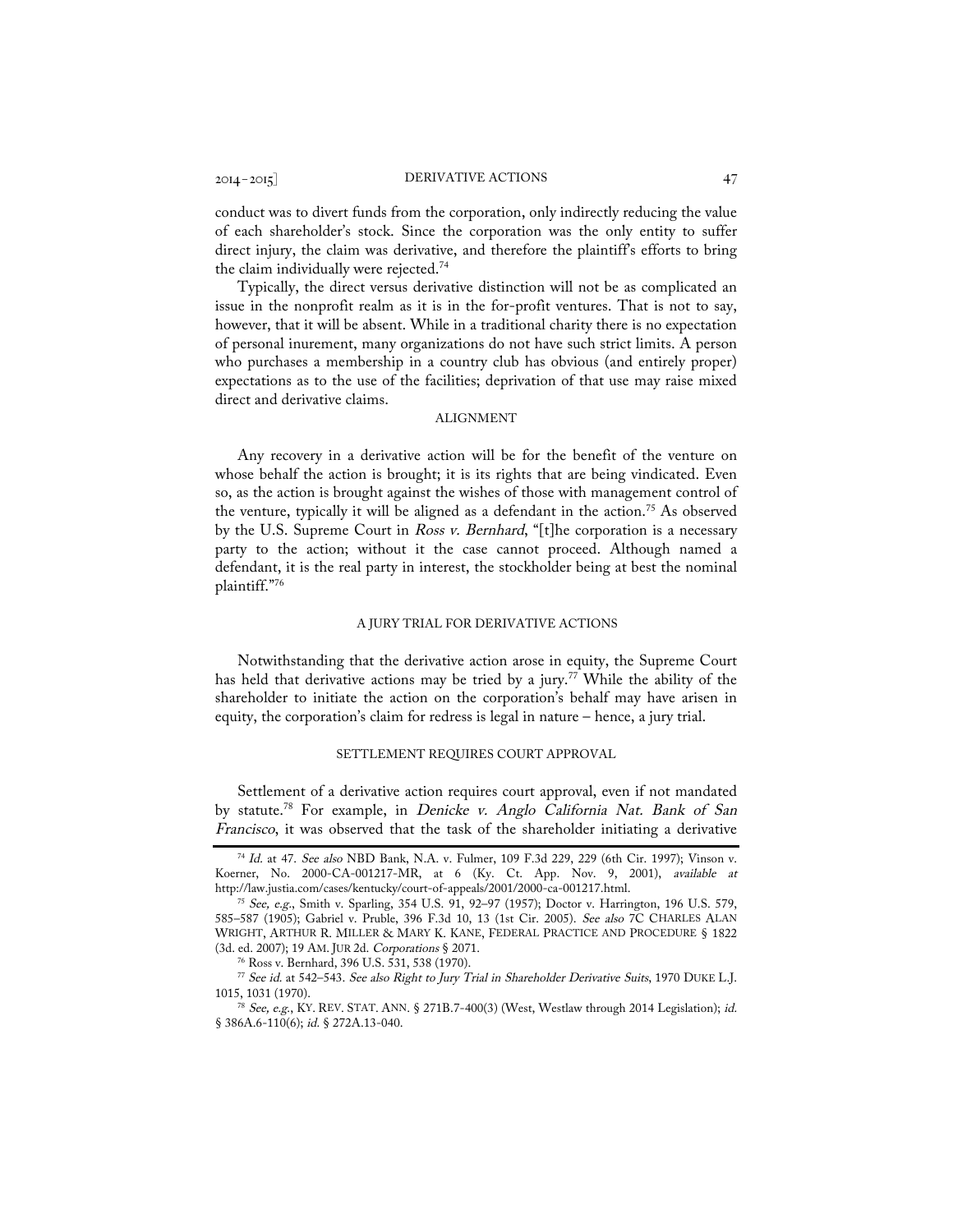action is to "set in motion the judicial machinery of the court"79 to the effect that: "his position in the litigation is assimilated to that of a guardian ad litem with power in the court, not in the stockholder, to compromise the rights of the real party in interest, which is the corporation itself."80

Predating this decision by almost forty years is a Kentucky decision utilizing similar language. In *Louisville Bridge Co. v. Dodd*,  $81$  the court addressed the respective roles of the plaintiff minority shareholders and the court:

> [The plaintiff shareholders are] always subject to the control of the court. It is at last the judgment of the latter, in the application of principles of equity, that obtains in lieu of the discretion of the board of directors. The minority stockholder merely sets in motion the action, and presents the facts upon which the court can act.<sup>82</sup>

### RECOVERY OF ATTORNEY FEES BY A SUCCESSFUL PLAINTIFF

As noted above, *Louisville Bridge Co.* was decided at a time when Kentucky's corporate law did not address or authorize derivative actions. As such, statutes were silent concerning the ability of the shareholder plaintiff to recover attorney fees. With respect to that capacity, the Louisville Bridge Court wrote: "[a] necessary incident of the power and right to maintain such an action is the power to employ counsel to prosecute it, and to incur other necessary expenses in the litigation."83 From there, the court explained that plaintiff's counsel's fee should be paid by the corporation: "[s]o far as the causes of action set up in this suit have succeeded, counsel representing the plaintiffs are to be deemed as representing the corporation, upon like principles as the plaintiffs themselves are deemed its representatives."84

Consequently, while the right of a plaintiff to recover attorney fees expended on behalf of the corporation has in Kentucky been often reduced to statute,<sup>85</sup> the right exists even absent a statute.<sup>86</sup>

<sup>79</sup> Denicke v. Anglo California Nat. Bank of San Francisco, 141 F.2d 285, 288 (9th Cir. 1944) (quoting Whitten v. Dabney, 154 P. 312, 316 (Cal. 1915)) (citation omitted).<br><sup>80</sup> Id. at 288 (citations omitted). *See also* Morgan v. Robertson, 609 S.W.2d 662, 663 (Tenn. Ct.

App. 1980) ("in derivative suits the corporation is the real party in interest, although the real parties in litigation were the stockholders.") (citing Breswick & Co. v. O Henry Briggs, 135 F. Supp. 397 (S.D.N.Y. 1955)).

<sup>81</sup> Louisville Bridge Co. v. Dodd, 85 S.W. 683 (Ky. 1905).

<sup>82</sup> Id. at 684; see also Burley Tobacco Co. v. Vest, 178 S.W. 1102, 1105 (Ky. 1915).

 $\overset{\text{83}}{^{84}}$  Louisville Bridge Co., 85 S.W. at 684.  $^{84}$  Id.

<sup>85</sup> See, e.g., KY. REV. STAT. ANN. §§ 362.517 & 362.2-935 (West, Westlaw through 2014 Legislation); id. § 386A.6-110(9)(6); id. § 272A.13-050(2)(6). No equivalent provision exists in the Business Corporation Act, although the ability of the prevailing plaintiff to recover attorney fees is not contested.

<sup>86</sup> See KY. REV. STAT. ANN. § 412.070 (West, Westlaw through 2014 Legislation); see also Ky. State Bank v. AG Services, Inc., 663 S.W.2d 754, 755 (Ky. Ct. App. 1984) (acknowledging the common fund doctrine).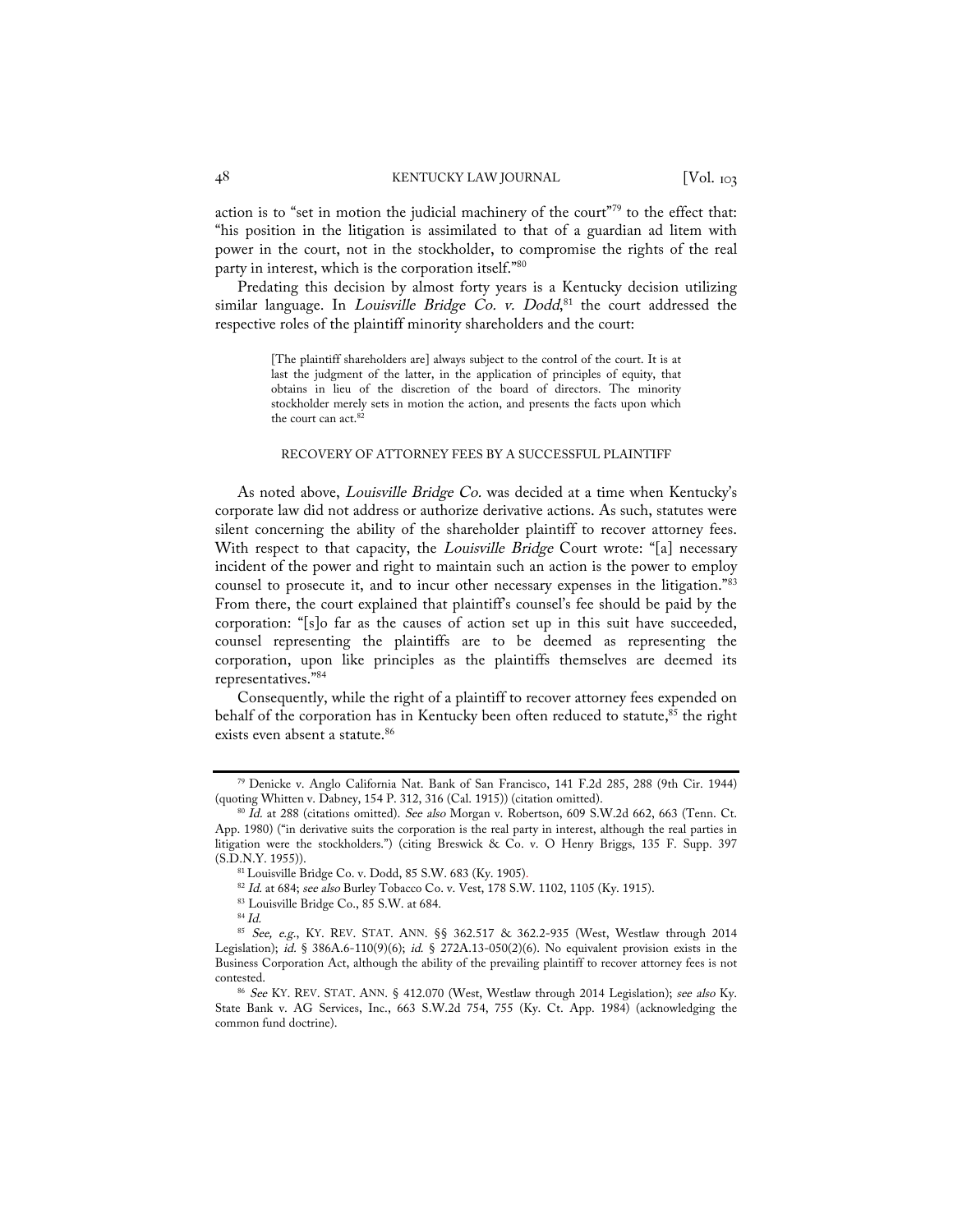# 2014– 2015] DERIVATIVE ACTIONS 49

#### RECOVERY OF ATTORNEY FEES FROM AN UNSUCCESSFUL PLAINTIFF

It does not appear, based upon a review of Kentucky law, that the entity and other defendants have a right in common law to seek recovery of attorney fees from a plaintiff whose claim is unsuccessful.<sup>87</sup> As such, while the directors named as defendants may have rights of advancement and indemnification from the corporation's assets,<sup>88</sup> the corporation appears to lack a basis for making a claim against the persons that on the corporation's basis initiated the suit.<sup>89</sup>

#### SPECIAL LITIGATION COMMITTEE

It does not appear, based upon a review of Kentucky law, that the entity and the other defendants have the right in common law to appoint a special litigation committee and to thereby effect a dismissal of the action. Therefore, a special litigation committee may not be available unless provided for by statute or in the organic documents such as the Articles of Incorporation and Bylaws.<sup>90</sup>

# NON-PROFIT STATUS IS NOT A BAR TO DERIVATIVE ACTIONS, BUT IT RAISES QUESTIONS OF STANDING

Some may assert that non-profit status should preclude derivative actions as there is no pecuniary interest to protect. There are at least two failures in this proposition. First, it fails to account for the broad range of activities undertaken by nonprofit organizations. Second, it ignores the fact that a derivative action exists not to protect the plaintiff's interest in the organization, but rather the organization's interest in the proper application of its assets.

<sup>87</sup> Compare KY. REV. STAT. ANN. § 271B.7-400(4) (West, Westlaw through 2014 Legislation) (subjecting plaintiff to liability for defendant's attorney fees if the "proceeding was commenced without reasonable cause"), with id. § 386A.6-110(9)(a) (subjecting plaintiff to liability for defendant's expense and reasonable attorney fees if the "proceeding or any portion thereof was commenced without reasonable cause or for an improper purpose."). See also id. § 272A.13-050(2)(a). The limited partnership acts are silent as to fee-shifting against the plaintiff.<br><sup>88</sup> See KY. REV. STAT. ANN. § 273.171(14) (West, Westlaw through 2014 Legislation) (power to

indemnify directors and officers). Often corporations will purchase directors and officers insurance as a mechanism of satisfying these obligations. Care needs to be taken to ensure sure that the coverage is effective. See, e.g., Lake Cumberland Resort Cmty. Ass'n, Inc. v. Auto Owners Ins. Co., No. 2010- CA-001725-MR, 2012 WL 1758108, at \*3 (Ky. Ct. App. May 18, 2012) (finding that coverage should be denied on the basis that the corporation had agreed to indemnify directors from claims asserted).

<sup>&</sup>lt;sup>89</sup> Rule 11 sanctions will serve to protect the corporation from truly frivolous claims. See Flint v. Jackson, No. 2014-CA-000426-MR, 2014 WL 7206835, at \*5–6 (Ky. Ct. App. Dec. 19, 2014) (concurring opinion); see also Sahni v. Hock, 369 S.W.3d 39, 48 (Ky. Ct. App. 2010).

 $90$  But see Janssen v. Best & Flanigan, 662 N.W.2d 876, 887–88 (Minn. 2003) (allowing use of special litigation committee in context of derivative action brought on behalf of nonprofit corporation). In an LLC, it should be possible to provide for a special litigation committee in the operating agreement.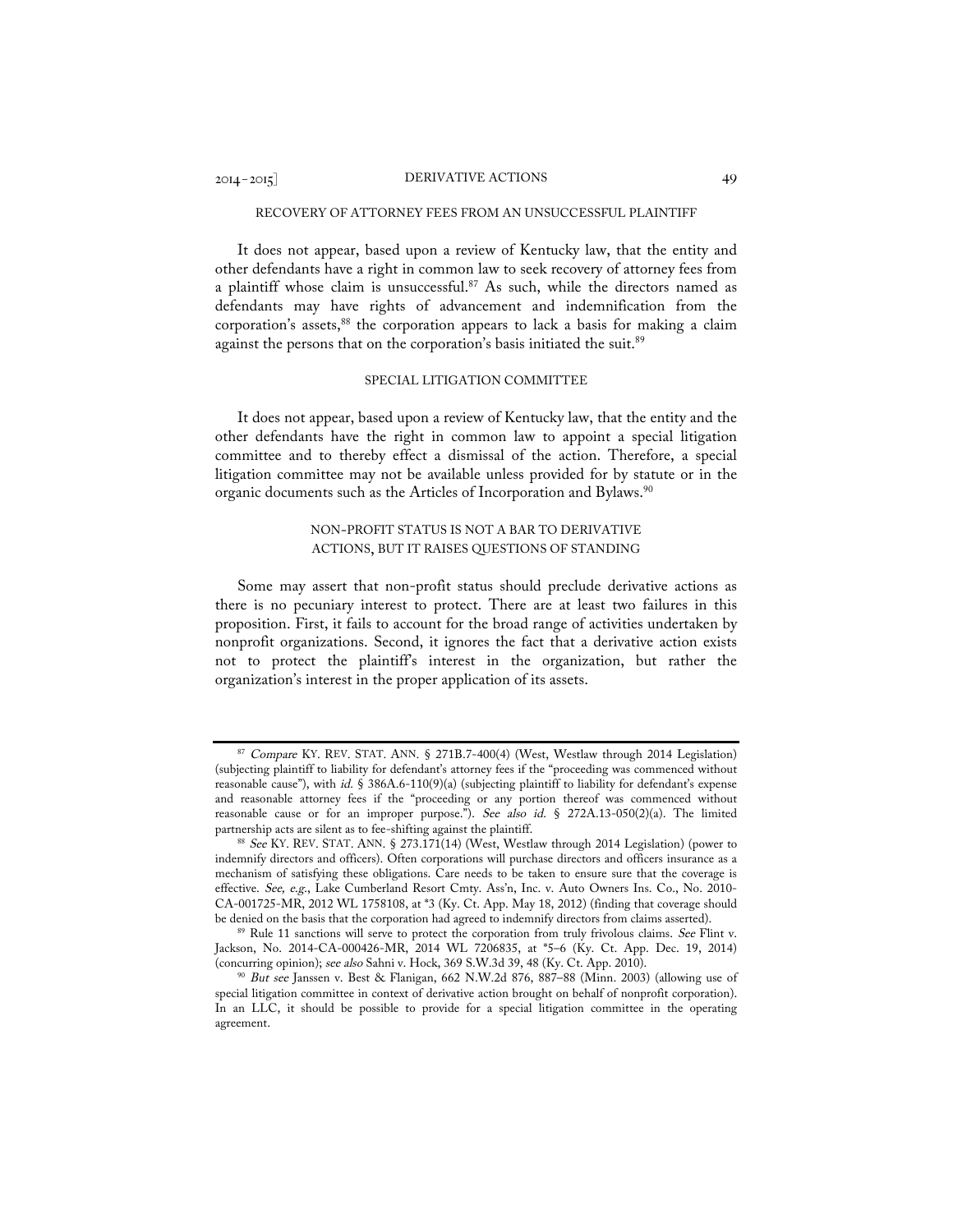The range of activities undertaken in nonprofit organizations<sup>91</sup> is broad and includes charitable ventures such as the United Way,<sup>92</sup> the American Red Cross<sup>93</sup> and USA Harvest,<sup>94</sup> benevolent organizations such as the Elks,<sup>95</sup> religious organizations such as the Little Sisters of the Poor<sup>96</sup> and the Abbey of Gethsemani,<sup>97</sup> athletic organizations,<sup>98</sup> residential condominium associations,<sup>99</sup> and

93 See Kathryn Varn, Police: Woman Embezzled \$200k from Red Cross, THE INDEPENDENT FLA. ALLIGATOR (Nov. 1, 2013), http://www.alligator.org/news/crime/article\_89b2c264-42ac-11e3- 8232-001a4bcf887a.html; see also Former New York Red Cross Financial Director Sentenced for Stealing More than \$274,000 from the Humanitarian Organization, N.Y. DAILY NEWS (Feb. 27, 2013), http://www.nydailynews.com/new-york/ny-red-cross-worker-sentenced-theft-article-1.1275051.

<sup>94</sup> See Andrew Wolfson, Louisville Man Sentenced for Theft from his Charity, THE COURIER-JOURNAL (Sept, 5, 2014), http://www.cincinnati.com/story/news/2014/09/05/usa-harvest -stan-curtis-sentenced/15136199/. 95 See Man Accused of Embezzling Money from Elks Lodge, WIVB (June 16, 2014),

http://wivb.com/2014/06/16/man-accused-of-embezzling-money-from-elks-lodge/; see also Thomas Dimopoulos, Saratoga-Wilton Elks Club Fraud Amount Continues to Rise, POSTSTAR.COM (Feb. 3, 2011), http://poststar.com/news/local/saratoga-wilton-elks-club-fraud-amount-continues-to-rise/article \_eabf9c22-2fe4-11e0-8424-001cc4c002e0.html.

<sup>96</sup> See Women Pleads Guilty to Embezzling \$360,000 from Nuns, N.Y. DAILY NEWS (April 3, 2012), available at http://www.nydailynews.com/news/national/women-pleads-guilty-embezzling-360 -000-nuns-article-1.1055411; Chicagoan Charged with Stealing from Nuns, CHICAGO TRIBUNE (April 17, 2010), available at http://articles.chicagotribune.com/2010-04-17/news/ct-met-little-sisters-

theft-0418-20100417\_1\_stealing-nuns-charged. 97 See Women Pleads Guilty to Embezzling \$360,000 from Nuns, N.Y. DAILY NEWS (April 3, 2012), available at http://www.nydailynews.com/news/national/women-pleads-guilty-embezzling-360 -000-nuns-article-1.1055411; Chicagoan Charged with Stealing from Nuns, CHICAGO TRIBUNE (April 17, 2010), available at http://articles.chicagotribune.com/2010-04-17/news/ct-met-little-sisters -theft-0418-20100417\_1\_stealing-nuns-charged.

<sup>98</sup> See Christina Hall & Olivia Lewis, Ex-Treasurer Accused of Stealing \$300K from Clinton Twp.<br>|- League, DETROIT FREE PRESS (Sept. 10, 2014, 8:37 PM), Little League, DETROIT FREE PRESS (Sept. 10, 2014, 8:37 PM), http://www.freep.com/story/news/local/michigan/macomb/2014/09/10/woman-accused-of-stealingmore-than-100k-from-clinton-twp-little-league/15401417/; Rex Hall Jr., Former Three Rivers Little League President Charged with Embezzling Thousands, MLIVE (Nov. 27, 2012, 2:26 PM), http://www.mlive.com/news/kalamazoo/index.ssf/2012/11/little\_league\_president\_charge.html.

<sup>99</sup> See KY. REV. STAT. ANN. § 381.9165 (West, Westlaw through 2014 Legislation) (explaining that condominium associations may be organized as nonprofit corporations); McMillan v. Ryan Jackson Properties, LLC, 753 S.E.2d 373, 375 (N.C. Ct. App. 2014) (derivative action brought on behalf of condominium association organized as a nonprofit corporation); Marucci v. Southwark Realty Co., 2002 Ct. Com. Pl., at \*1 (Pa. C.P. Phila. Cnty. May 15, 2002) (on file with author) (derivative action brought on behalf of nonprofit corporation); George Gombossy, Milford Resident Admits Embezzling from Ct Condo Associations, CT CONDO NEWS (May 18, 2014, http://www.ctcondonnews.com/2014/05/18/m ilford-resident-admits-embezzling-from-ct-condo-associations/; Aleese Kopf, Ex-Condo Association President, 82, Arrested on Embezzlement Charges in West Palm Beach, PALMBEACHPOST.COM (July 11, 2014, 6:28 PM), http://www.palmbeachpost.com/news/news/crime-law/former-condo-assn -president-82-arrested-on-embezzl/ngdhQ/.

<sup>&</sup>lt;sup>91</sup> See generally KY. REV. STAT. ANN. § 273.167 (West, Westlaw through 2014 Legislation).

<sup>&</sup>lt;sup>92</sup> See Deborah A. DeMott, Self-Dealing Transactions in Nonprofit Corporations, 59 BROOK. L. REV. 131, 133 (1993) ("Highly-publicized incidents of self-dealing by directors and executive officers have afflicted several well-known nonprofits in recent years. In the most visible incident, the United Way of America lent \$2.1 million in 1990 to a for-profit spinoff headed by the son of United Way's executive director. With the board's support, the executive director, who received \$463,000 annually in compensation, had previously created three for-profit spinoffs that performed services for the United Way and staffed them with friends and family members.") (citation omitted).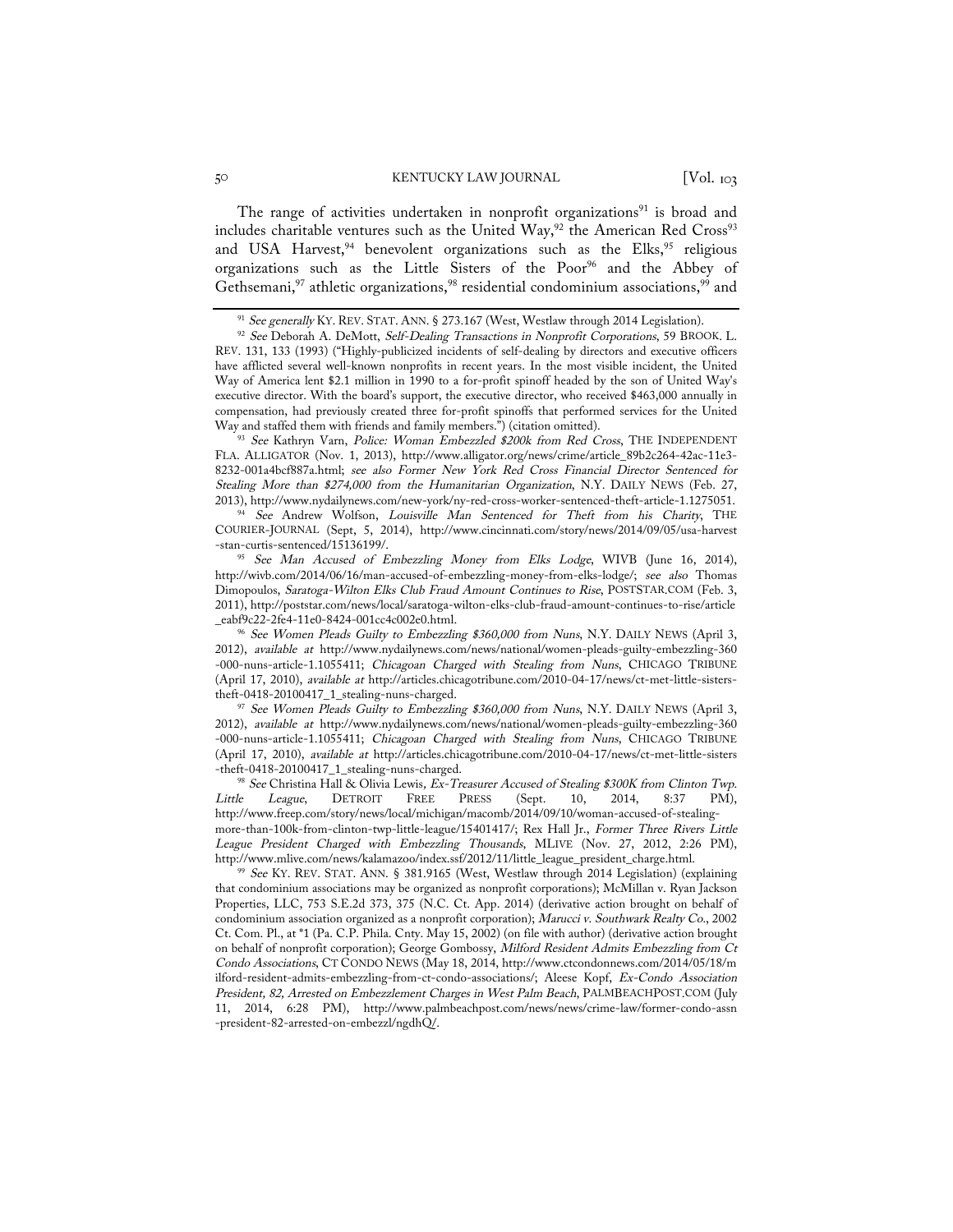private country clubs.<sup>100</sup> It is beyond contravention that each of these classes of organizations serves different constituencies and none of these classes of organizations are exempt from the ravages of poor management. It is likewise true that some or all of these organizations are subject to pressures that may limit or preclude the bringing of suit in order to make the corporation whole for losses suffered at the hands of those in management.<sup>101</sup> While some may lament and caterwaul that bringing to light breakdowns in oversight in nonprofit organizations will reduce if not eliminate the likelihood of further support,<sup>102</sup> it must be acknowledged that such organizations should not be supported and that the public who invests in nonprofit organizations through the contribution of time and money (irrespective of charitable status) should be made aware that those particular bodies are not good stewards. Furthermore, publication of failures serves to advise other organizations of the need to police their inner workings as a means of protecting their respective reputational bonds.<sup>103</sup>

While federal tax law may impose limitations that address certain violations of fiduciary duties,<sup>104</sup> these penalties cannot be seen as the exclusive means of policing fiduciary conduct in the nonprofit realm. First, many nonprofit organizations, such as benevolent and athletic organizations, are not within the scope of Code section  $501(c)(3)$  and are therefore not subject to those limitations. Second, the limitations imposed by the federal tax law are not co-extensive with the fiduciary obligations imposed by state law upon those who agree to manage nonprofit organizations. For example, while it may be questioned whether the board of a corporation that has suffered systematic embezzlement has satisfied its duty to act in good faith as

<sup>100</sup> John Jimison, Woman Accused of Embezzling from Country Club, THE WILSON TIMES (Dec. 16, 2014, 3:23 PM), http://www.wilsontimes.com/News/Feature/Story/embezzlement-story; Press

Release, *supra* note 29.<br><sup>101</sup> See, e.g., Paul L. Davies, *The Board of Directors: Composition, Structure, Duties and Powers*, ORGANIZATION FOR ECONOMIC CO-OPERATION AND DEVELOPMENT, at \*6 (Dec. 7–8, 2000), http://www.oecd.org/corporate/ca/corporategovernanceprinciples/1857291.pdf (pointing out that in the absence of strong shareholders, boards are likely to be "captured" by management and become "expressions" of their will even as they are unaccountable to shareholders); see also RICHARD P. CHAIT, WILLIAM P. RYAN & BARBARA E. TAYLOR, GOVERNANCE AS LEADERSHIP: REFRAMING THE WORK OF NONPROFIT BOARDS 3 (2005) (discussing capture of management by CEO with board abdication of oversight).

<sup>102</sup> See, e.g., Peter Pitegoff & Dan Boxer, Maine Voices: Lack of Oversight Will Cost Midcoast Charity, PORTLAND PRESS HERALD (Oct. 19, 2014), http://www.pressherald.com/2014/10/19/maine -voices-lack-of-oversight-will-cost-midcoast-charity/.

<sup>103</sup> See, e.g., Evelyn Brody, Agents Without Principals: The Economic Convergence of the Nonprofit and For-Profit Organizational Forms, 40 N.Y.L. SCH. L. REV. 457, 461 (1996) ("In the end, the same economic force motivates nonprofit firms as for-profit firms: the desire for a reputation as a worthy recipient of future trade, be it donations, purchase of services, government contracts, or labor.").

See generally Carter G. Bishop, The Deontological Significance of Nonprofit Corporate Governance Standards: A Fiduciary Duty of Care Without a Remedy, 57 CATH. U. L. REV. 701, 757 –75 (2008) (explaining the policing of the fiduciary duties of loyalty and care through federal tax governance of nonprofit self-dealing and excess transactions).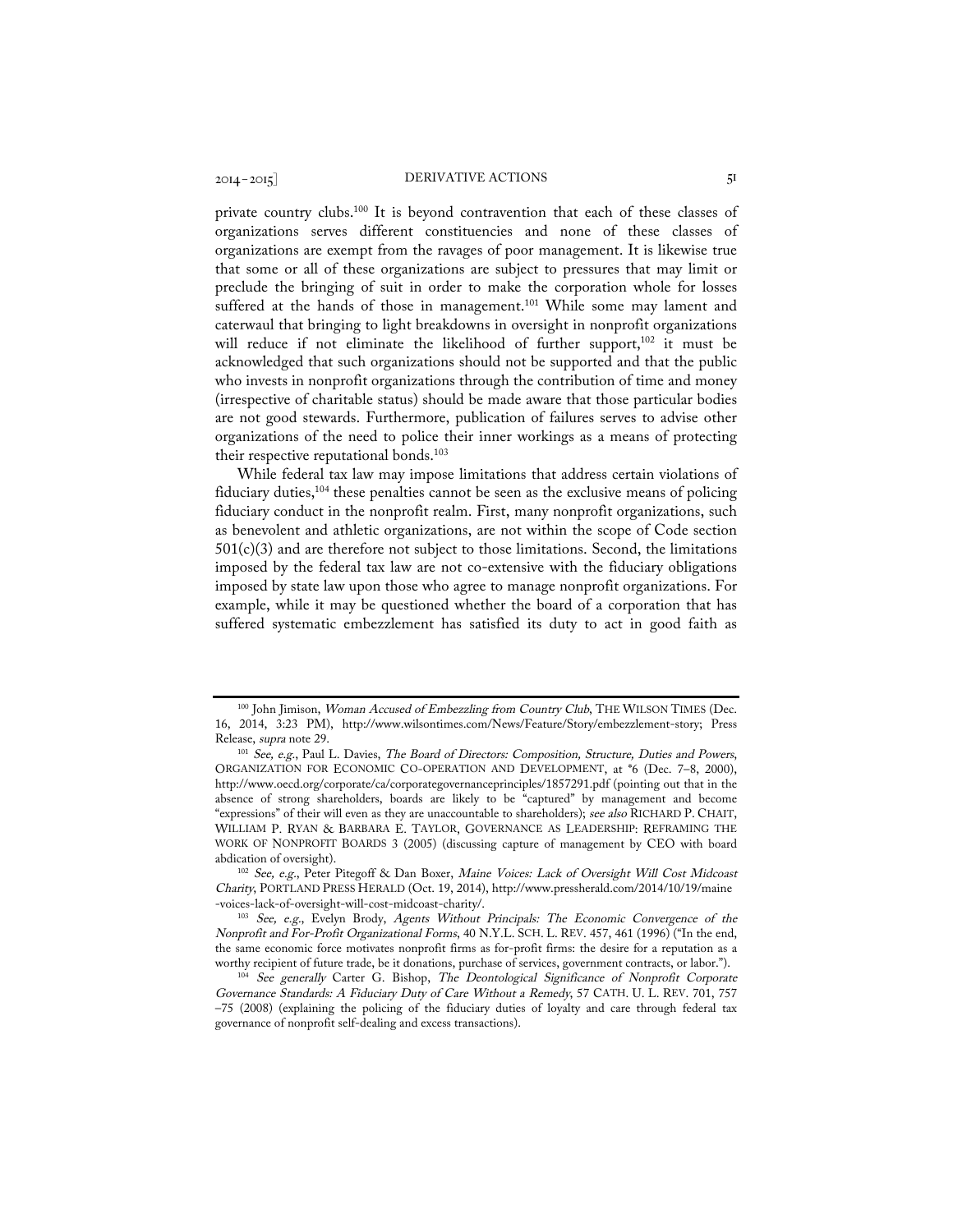exemplified by the Caremark decision, $105$  limitations imposed by the federal tax law on self-dealing, excess personal benefit and similar transactions do not address or provide a means of remedying that failure.

All of which explain why derivative actions are necessary in nonprofit corporations, but without addressing who should have the capacity to initiate such an action. In light of the many ways in which a nonprofit corporation may be structured, courts should be afforded significant leeway in determining that particular actors have a sufficient interest in the venture to initiate the court's investigation of management's discharge of its obligations. Clearly, ab initio members of a membership corporation should be afforded the capacity to initiate a derivative action.<sup>106</sup> As observed by leading commentators in the field of corporate governance:

> Nonprofits do not have shareholders, but there may still be constituencies who arguably should be able to bring derivative suits. For example, in a membership nonprofit, the ability to bring a derivative suit could be conferred on members. Directors, as members of the governing board, could also be given the ability to sue derivatively on the organization's behalf.<sup>107</sup>

Also, irrespective of whether the corporation has members, individual directors should be able to initiate a derivative action.<sup>108</sup> Often directors will have the most immediate knowledge of the need to bring a derivative action and they are therefore in the best position to protect the corporation's interest. The ability of a director to initiate a derivative action on the corporation's behalf has precedent in the law of trusts wherein a co-trustee may bring suit against another trustee to challenge the latter's conduct violating the trust's terms.<sup>109</sup>

<sup>108</sup> See FLETCHER, supra note 50, § 5972.60 (2004) ("Members or directors of nonprofit corporations may have standing to bring derivative proceedings. The plaintiff does not lose standing even though the plaintiff's voting rights may be restricted.").

<sup>105</sup> See In re Caremark Int'l Inc., 698 A.2d 959, 967 (Del. Ch. 1996); see also David B. Shaev Profit Sharing Account v. Armstrong, No. Civ. A. 1449-N, 2006 WL 391931, at \*5 (Del. Ch. Feb. 13, 2006); Guttman v. Huang, 823 A.2d 492, 505–06 (Del. Ch. 2003).

<sup>106</sup> Under current Kentucky law, the default is that a nonprofit corporation has members; the absence of members requires an affirmative statement in the articles of incorporation or the bylaws. See KY. REV. STAT. ANN. § 273.187(1) (West, Westlaw through 2014 Legislation).

<sup>107</sup> Thomas Lee Hazen & Lisa Love Hazen, Punctilios and Nonprofit Corporate Governance—A Comprehensive Look at Nonprofit Directors' Fiduciary Duties, 14 U. PA. J. BUS. L. 347, 411 (2012); see generally HOWARD L. OLECK & MARTHA E. STEWART, Derivative Actions and Class Actions, in NONPROFIT CORPORATIONS, ORGANIZATIONS, & ASSOCIATIONS 1364, 1364–67 (6th ed. 1994) (discussing derivative actions in nonprofit corporations, including standing, and offering no suggestion that such actions are improper).

<sup>109</sup> See RESTATEMENT (SECOND) OF TRUSTS § 200, cmt. e (1959) ("If there are several trustees, one or more of them can maintain a suit against another to compel him to perform his duties under the trust, or to enjoin him from committing a breach of trust, or to compel him to redress a breach of trust committed by him."); see also Holt v. Coll. of Osteopathic Physicians and Surgeons, 394 P.2d 932, 937 (Cal. 1964); 19 AM. JUR. 2d Corporations § 2007 ("in the case of membership or nonprofit corporations, a member, may maintain a corporate derivative suit."); accord RESTATEMENT (THIRD) OF TRUSTS § 94 (2012).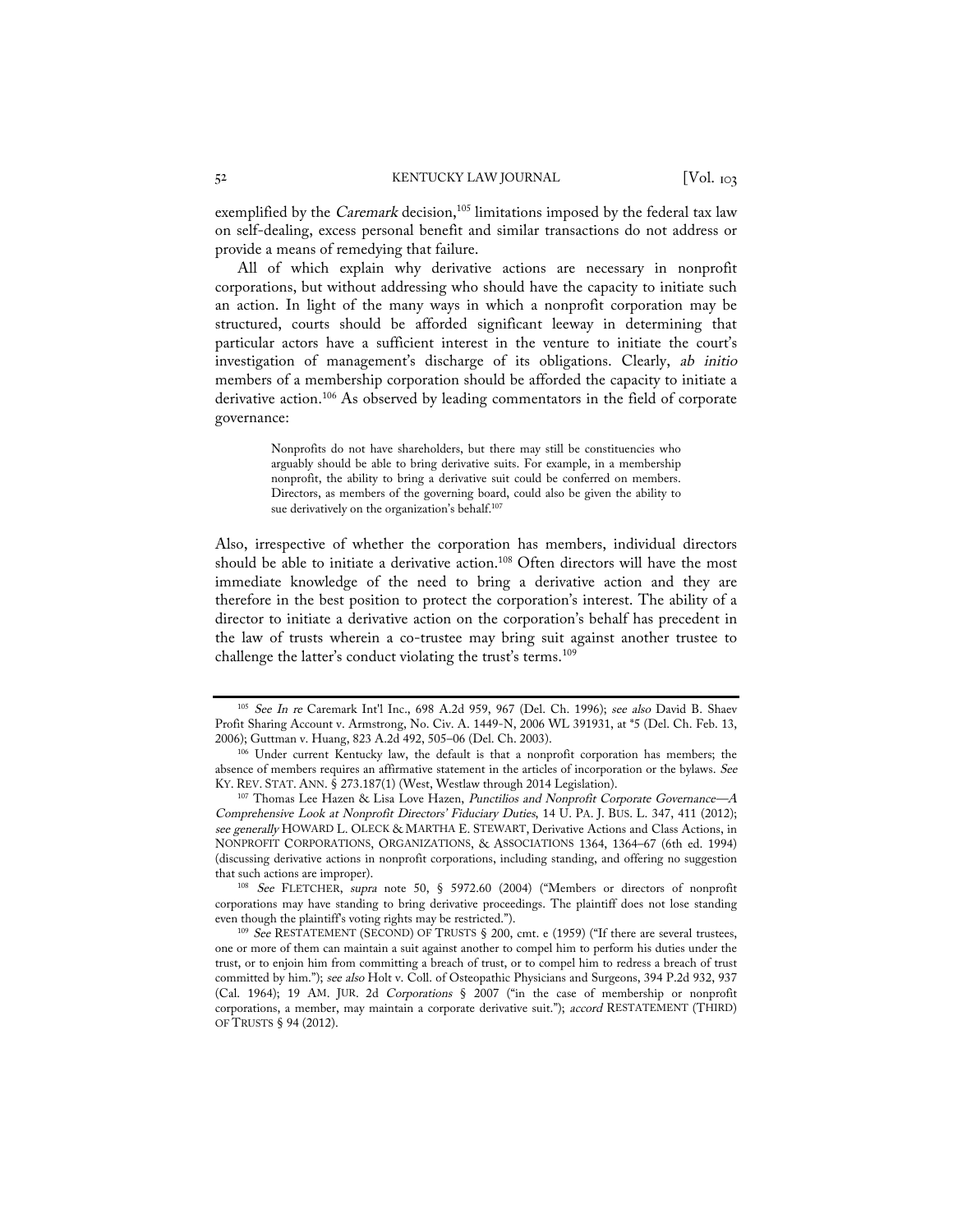While some may lament that such an open policy to bringing derivative actions invites ill-conceived and even abusive suits, the protections of the demand rule will remain in place, as does the ability of the court to determine that a constituent seeking to initiate a suit does not adequately represent the corporation's interests. Simply put, the absence of a significant member of nonprofit derivative actions even in those states where they are expressly recognized by statute evidence that fears of abuse are unjustified. Likewise, the rarity of nonprofit derivative suits even where they are by statute expressly allowed demonstrates the fallacy of the argument that they may limit the pool of available directors. At the same time, it should be acknowledged that the risk of enforcement of the fiduciary duties undertaken by directors of nonprofit corporations<sup>110</sup> serves to focus attention and enhances the possibility of real oversight. Simply put, individuals who are not willing to become informed as to the activities of a nonprofit corporation and who are not willing to attend and actively participate in board oversight<sup>111</sup> should not stand for election to boards. In that manner, fiduciary exposure is ab initio avoided.

Persons who would lament the very existence of derivative actions in a nonprofit corporation and the potential diversion of assets away from charitable purposes towards the defense of perhaps ill-conceived derivative suits should recognize the capability, by statute, of minimizing such possible disruption. As observed in Fletcher's Cyclopedia:

> A nonprofit corporation statue may impose more stringent standards for bringing a derivative proceeding [in the context of a nonprofit corporation] than those imposed in the context of a for profit corporation, such as requiring the action be supported by a stated minimum percentage of the corporation's members. The purpose of such a requirement is to prevent a nonprofit corporation from having to incur legal expenses when there is not a showing at a minimum number of members support the suit.<sup>112</sup>

<sup>&</sup>lt;sup>110</sup> See generally KY. REV. STAT. ANN. § 273.215 (West, Westlaw through 2014 Legislation).<br><sup>111</sup> See CHAIT, supra note 101, at 13 ("[Board members] are faulted for not knowing what is going

on in their organizations and not demonstrating much desire to find out. Attendance at board meetings is often spotty and participation perfunctory.").

<sup>&</sup>lt;sup>112</sup> FLETCHER, supra note 50, § 5972.60 (citations omitted); see also, e.g., MINN, STAT. ANN. § 317A.467 (West, Westlaw through 2014 Legislation). The statute states that:

If a corporation or an officer or director of the corporation violates this chapter, a court in this state, in an action brought by at least 50 members with voting rights or ten percent of the members with voting rights, whichever is less, or by the attorney general, may grant equitable relief it considers just and reasonable in the circumstances and award expenses, including attorney fees and disbursements, to the members.

Id.; WYO. STAT. ANN. § 17-19-630 ("A proceeding may be brought in the right of a domestic or foreign corporation to procure a judgment in its favor by: (i) Any member or members having five percent (5%) or more of the voting power or by fifty (50) members, whichever is less . . ."); MODEL NONPROFIT CORP. ACT (SECOND) § 6.3 (1997); MODEL NONPROFIT CORP. ACT (THIRD) § 13.02 (2008); accord PRINCIPLES OF THE LAW OF CHARITABLE NONPROFIT ORGANIZATIONS §§ 550, 560 (Tentative Draft No. 4, 2013).